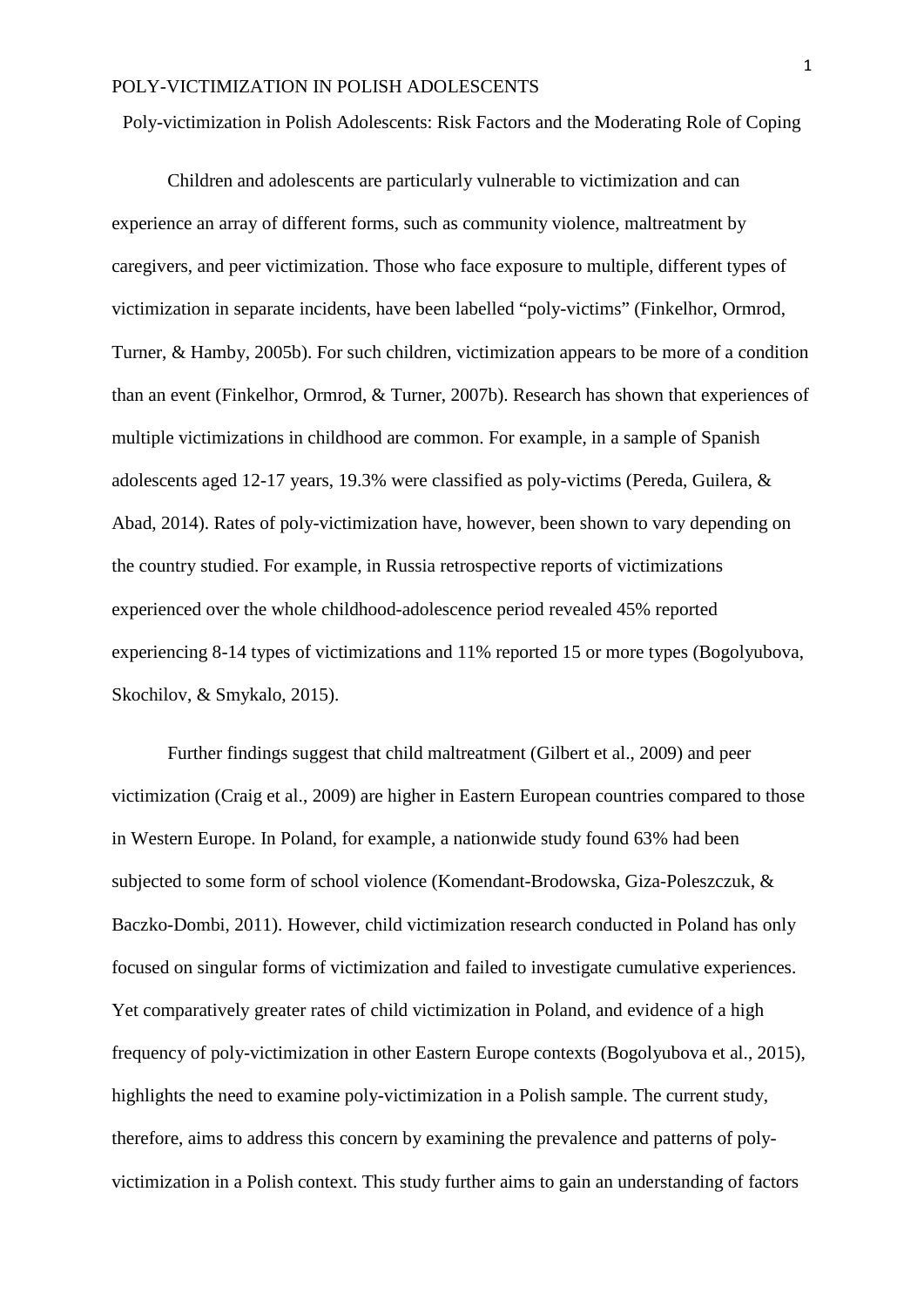associated with poly-victimization risk, and how coping strategies may moderate the relationship between poly-victimization and emotional well-being.

### **Risk Factors for Poly-victimization**

Given the high prevalence of poly-victimization revealed in past studies, understanding why some individuals are more vulnerable to victimization is a crucial area of investigation, with important implications for preventative measures. Previous research has shown that risk factors associated with poly-victimization span across individual, relationships and community domains, supporting an ecological perspective. For example, at an individual level, indicators of emotional and behavioral regulation problems, including anger, depression and anxiety, have been associated with poly-victimization risk (Dong, Cao, Cheng, Cui, & Li, 2013; Finkelhor, Ormrod, Turner, & Holt, 2009). Living in a chaotic family environment and poor family relationships have also been linked with polyvictimization (Finkelhor et al., 2009; Lila, Herrero, & Gracia, 2008; Romano, Bell, & Billette, 2011). Risk factors for poly-victimization from the community include lower school engagement and residing in communities where crime is high, social ties are weak and community supervision is lacking (Nurius, Russell, Herting, Hooven, & Thompson, 2009; Turner, Shattuck, Hamby, & Finkelhor, 2013).

Several theoretical frameworks, including Finkelhor and Asdigian's (1996) revised lifestyle-routine activities framework, describe the likeliness of victimization occurring as the product of such risks, which make individuals more or less likely to become targets of harassment and abuse. This revised framework posits that factors, such as reduced guardianship stemming from problematic family environments, and exposure to dangerous community and school environments, should be viewed as environmental factors that place a child at risk, rather than a lifestyle or routine activity problem (Finkelhor, 2008). In addition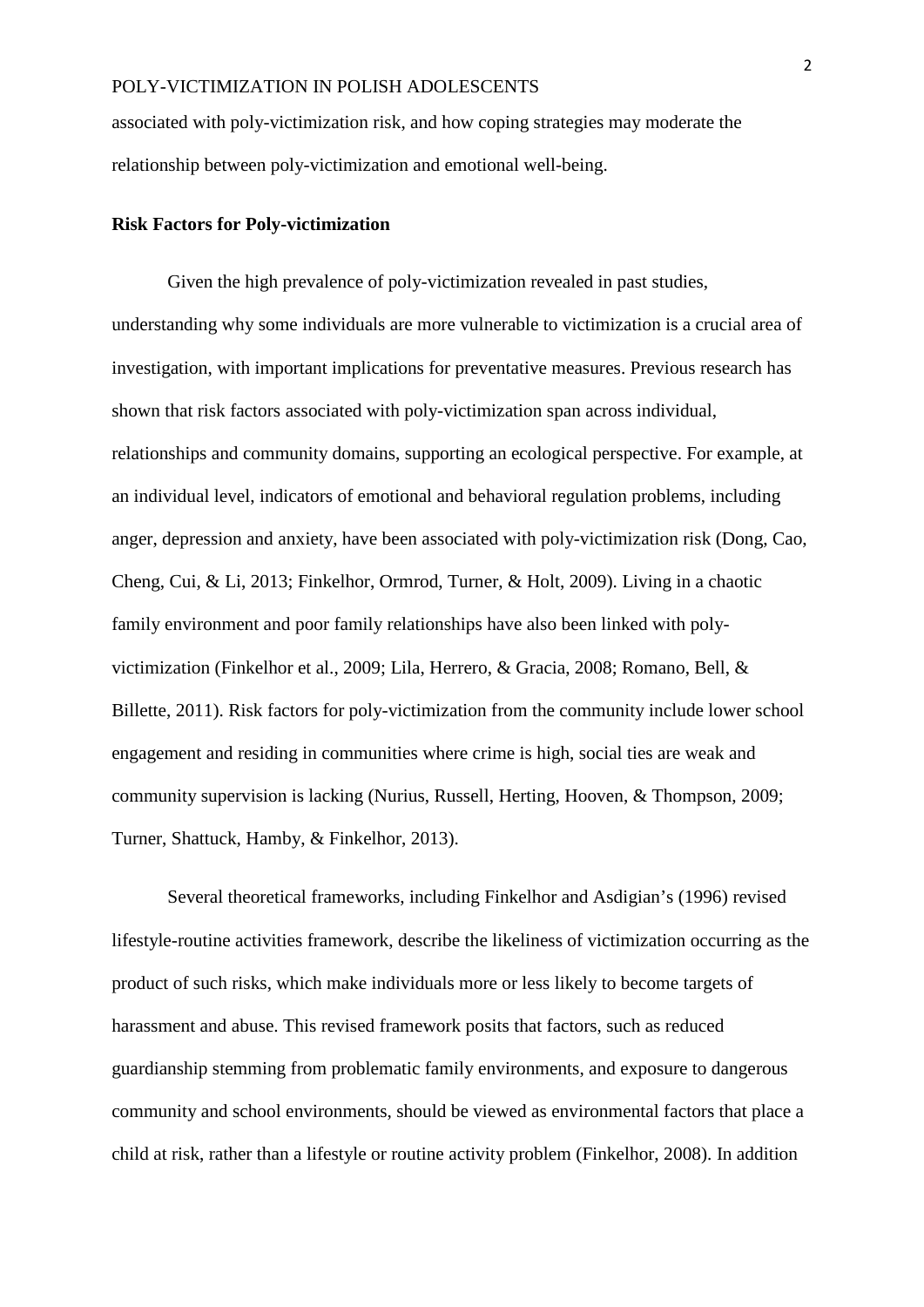to environmental conditions the model emphasises individual characteristics which can increase vulnerability to victimization by appealing to the needs, motives, or psychological vulnerabilities of potential perpetrators. This process is labelled 'target congruence'. For example, deficits in emotional regulation and social information processing can result in victimized children reacting maladaptively in social situations, with inappropriately aggressive or withdrawn responses (Crick & Dodge, 1994; Shields & Cicchetti, 2001). This can signal vulnerability and make perpetrators view them as an easier target (Finkelhor & Asdigian, 1996).

### **Coping with Poly-victimization**

Poly-victimization has been associated with a variety of worse outcomes, including greater trauma symptomology, depression, and delinquent behavior (Finkelhor, Ormrod, & Turner, 2007a; Ford, Elhai, Connor, & Frueh, 2010). However, outcomes of victimization may depend on an individual's ability to cope with their experiences adequately, with research showing that different coping responses can have varying impacts upon psychological and social functioning (e.g. Dempsey, Stacy, & Moely, 2000; Kochenderfer-Ladd & Skinner, 2002).

Roth and Cohen (1986) proposed two general strategies of coping: approach and avoidance. Approach strategies involve addressing the stressor directly by problem-solving or seeking social support*.* Avoidance involves staying away from the stressor and includes cognitive distancing (ignoring or minimizing the stressor), internalizing (focusing emotions inward), and externalizing (projecting emotions onto other people or objects). Approach strategies are, in general, assumed to be more beneficial as they allow appropriate action to be taken to prevent continued exposure to the threat and a resolution of the stressor (Roth & Cohen, 1986). In contrast, avoidant strategies are thought to be less adaptive as they can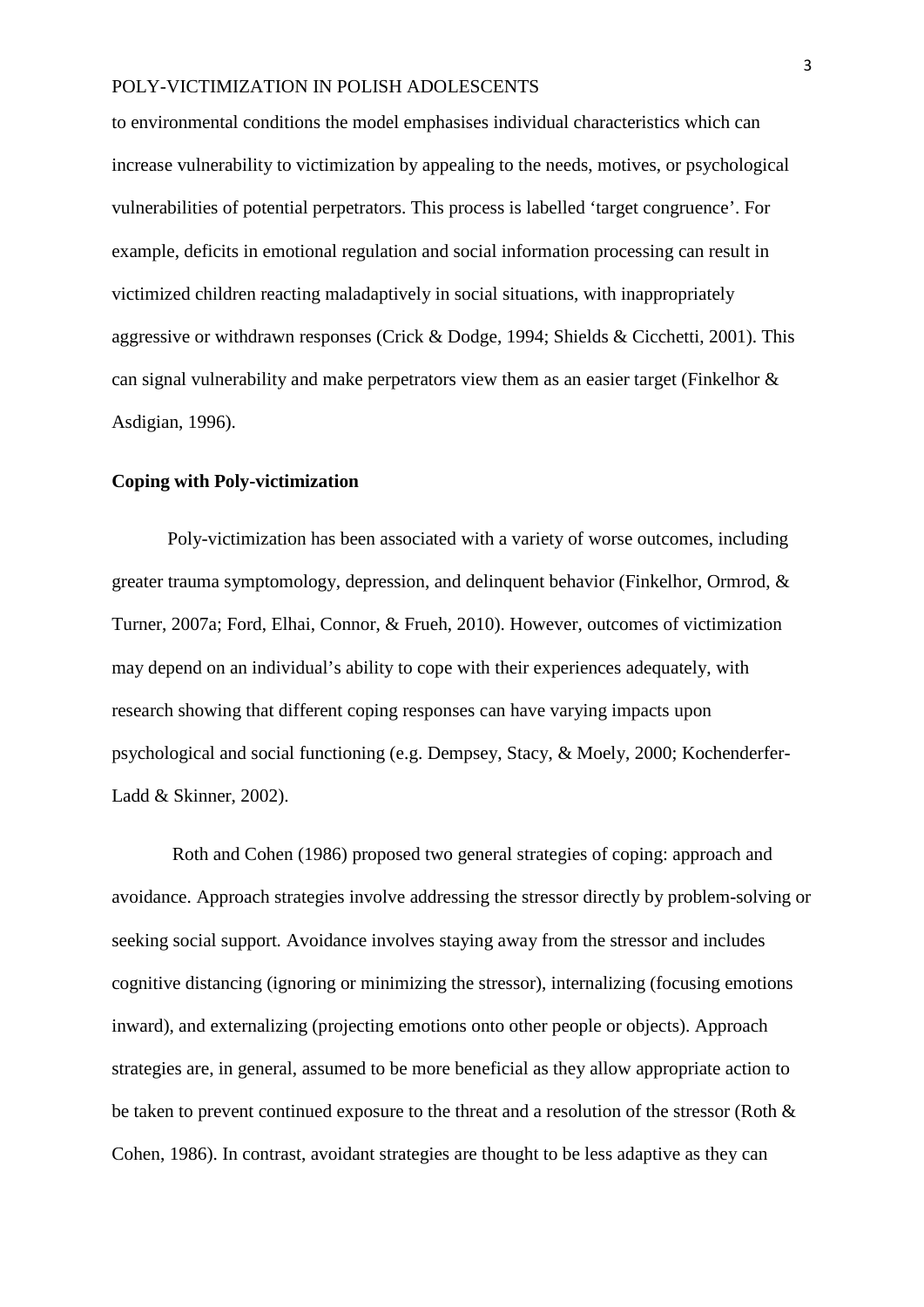interfere with attempts to resolve the stressor (Roth & Cohen, 1986) and can result in subsequent emotional and behavioural difficulties (Fitzpatrick & Boldizar, 1993).

Prior research investigating coping on psychological adjustment following victimization has produced inconsistent findings. Research into peer, cyber, and community victimization has suggested that avoidant coping styles can exacerbate the negative impact of these victimizations (Kochenderfer-Ladd & Skinner, 2002; Scarpa, Haden, & Hurley, 2006; Völlink, Bolman, Dehue, & Jacobs, 2013). However, findings regarding approach coping strategies are more mixed. Hampel, Manhal, and Hayer (2008) found that the detrimental effects of peer victimization on psychological functioning were reduced by the use of problem-focused coping. Similarly, Machmutow, Perren, Sticca, and Alsaker (2012) found some support for the benefits of social support-seeking, showing that close social support from peers and parents buffered the effects of cyberbullying on depressive symptoms, however more distant informative social support had no effect. In contrast, other research has shown that telling an adult at home or school exacerbated the emotional impact of raciallyfocused victimization (Mendez, Bauman, Sulkowski, Davis, & Nixon, 2016) and that cyberbully victims who used more approach coping were more likely to show increased anxiety (Na, Dancy, & Park, 2015).

The impact of coping in the context of poly-victimization has not been widely examined. The exception to this are the recent studies from Guerra, Pereda, Guilera, and Abad (2016) and Guerra, Ocaranza, and Weinberger (2016), who investigated the effects of poly-victimization and coping strategies on internalising and externalising symptoms in a sample of clinical adolescents. Findings revealed non-productive coping strategies partially mediated the effect of poly-victimization on internalizing symptoms, so that polyvictimization reduced the coping skills of adolescents, and led to the development of anxiety and depression (Guerra, Pereda, et al., 2016). Further, the extent of searching for social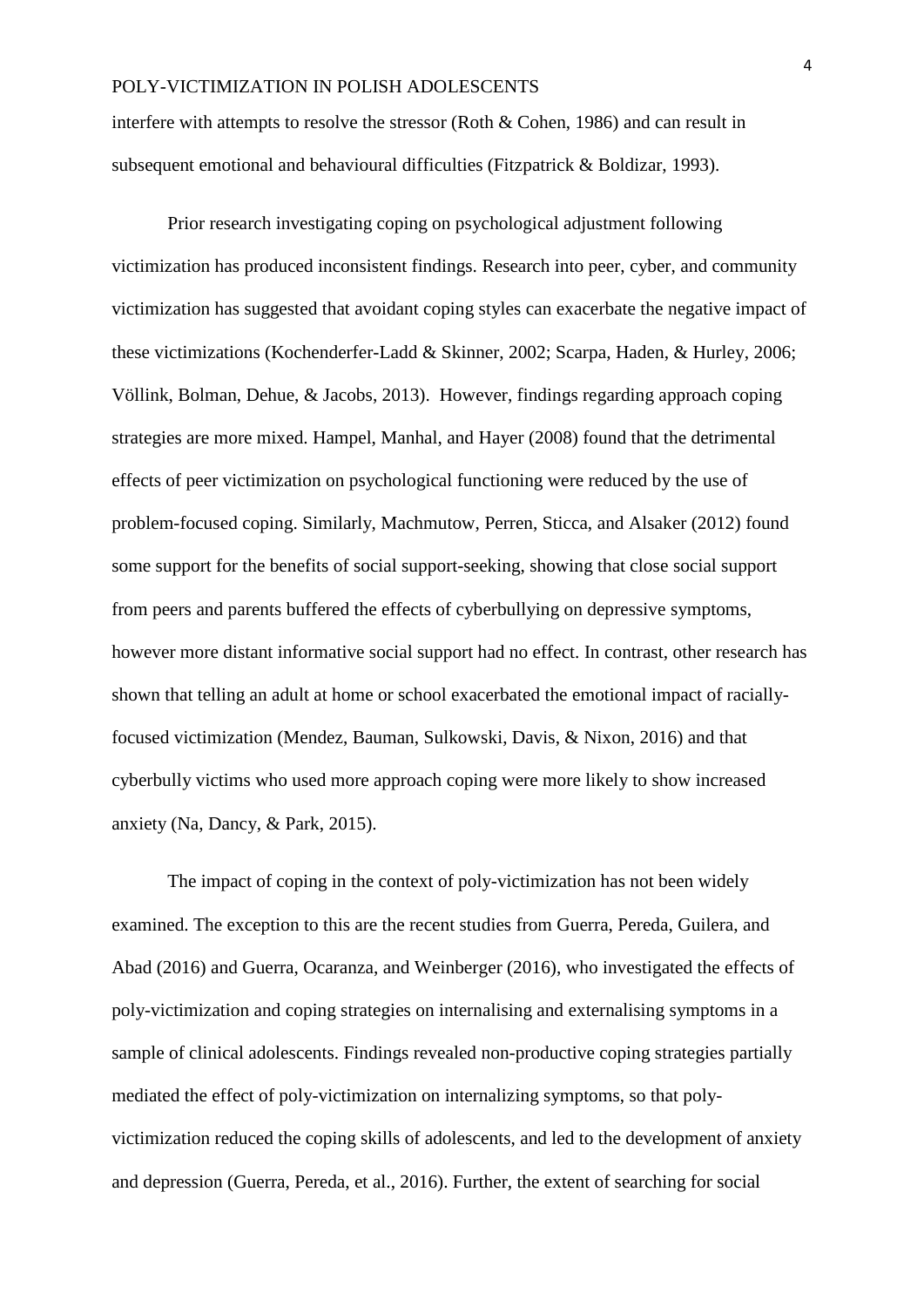support was found to moderate the relationship between poly-victimization and externalizing symptoms (Guerra, Ocaranza, et al., 2016). Thus, by using a direct coping approach to activate a support network, the negative effects of poly-victimization were reduced.

In both studies, however, the small sample was small and drawn from a clinical population. Findings are therefore limited and cannot be generalized to the wider adolescent population. Further, conclusions regarding which specific styles of non-productive coping are associated with internalizing symptoms cannot be drawn, as analysis was based on a total non-productive coping score and did not distinguish between different strategies. Finally, Guerra, Ocaranza, et al. (2016) only investigated social support seeking as a protective strategy, and failed to assess other adaptive coping styles. Consequently, further research is needed to determine the varying impact different coping strategies may have upon polyvictimization outcomes.

### **The Present Study**

To our knowledge there is no research available on poly-victimization prevalence, nor an understanding of associated risk and outcomes, in Poland. Additionally, prior polyvictimization research has examined a relatively limited set of risk factors and consequently numerous variables linked to individual forms of victimization, such as low social preference, have yet to be explored with regard to poly-victimization risk. Furthermore, previous studies have primarily relied on self-reports of risk factors, which could result in a biased perspective. This study will aim to address these gaps in the literature by examining the prevalence and potential predictors of poly-victimization among Polish adolescents, drawing on self, teacher and peer reports.

In addition, much research examining the impact of poly-victimization has focused on clinical symptomology (e.g., Alvarez-Lister, Pereda, Abad, & Guilera, 2014; Ford, Elhai,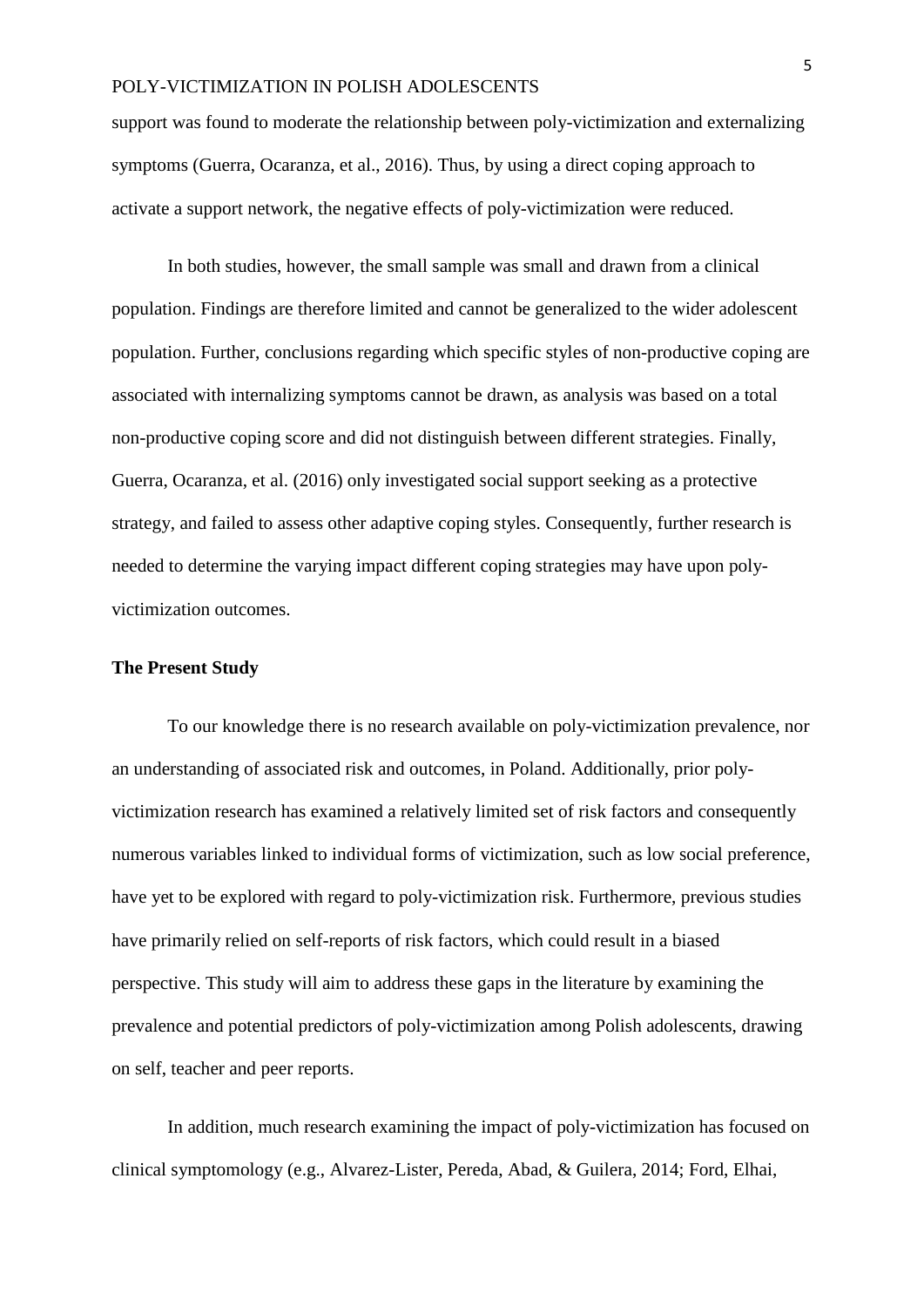Connor, & Frueh, 2010), however poly-victims do not necessarily experience the most severe forms of victimization, such as physical or sexual abuse, and therefore it is possible that many of these victims will report no signs of psychopathology, but may still experience other detrimental outcomes, such as lowered well-being. Thus, poly-victimization research which solely focuses on clinical outcomes may not gain a full understanding of the effects. This study will, therefore, examine how poly-victimization impacts upon emotional well-being. Furthermore, findings concerning the role of coping strategies on the impact of victimization remain unclear and have not been widely examined in poly-victims. Therefore, the current study will investigate whether coping strategies can moderate the effects of polyvictimization on emotional well-being.

It is hypothesized that those presenting a higher level of risk factors will be predicted to have increased odds of being poly-victims. It is further predicted that the detrimental impact poly-victimization is expected to have on emotional well-being will partially depend on the coping strategies adopted. Specifically, approach coping strategies are predicted to protect against poor emotional well-being, whereas avoidant coping styles are expected to exacerbate the negative impact of poly-victimization on emotional well-being.

## **Method**

### **Participants**

Participants were 454 adolescents (281 female and 173 male) recruited via an opportunity sample from 22 schools across Opole, Greater Poland, Silesian, and Łódź provinces in Poland. From each school one class was randomly selected to take part in the study. All participating schools were public, of which two were primary schools, eight were lower secondary schools, eight were general upper secondary schools, and four were vocational upper secondary schools.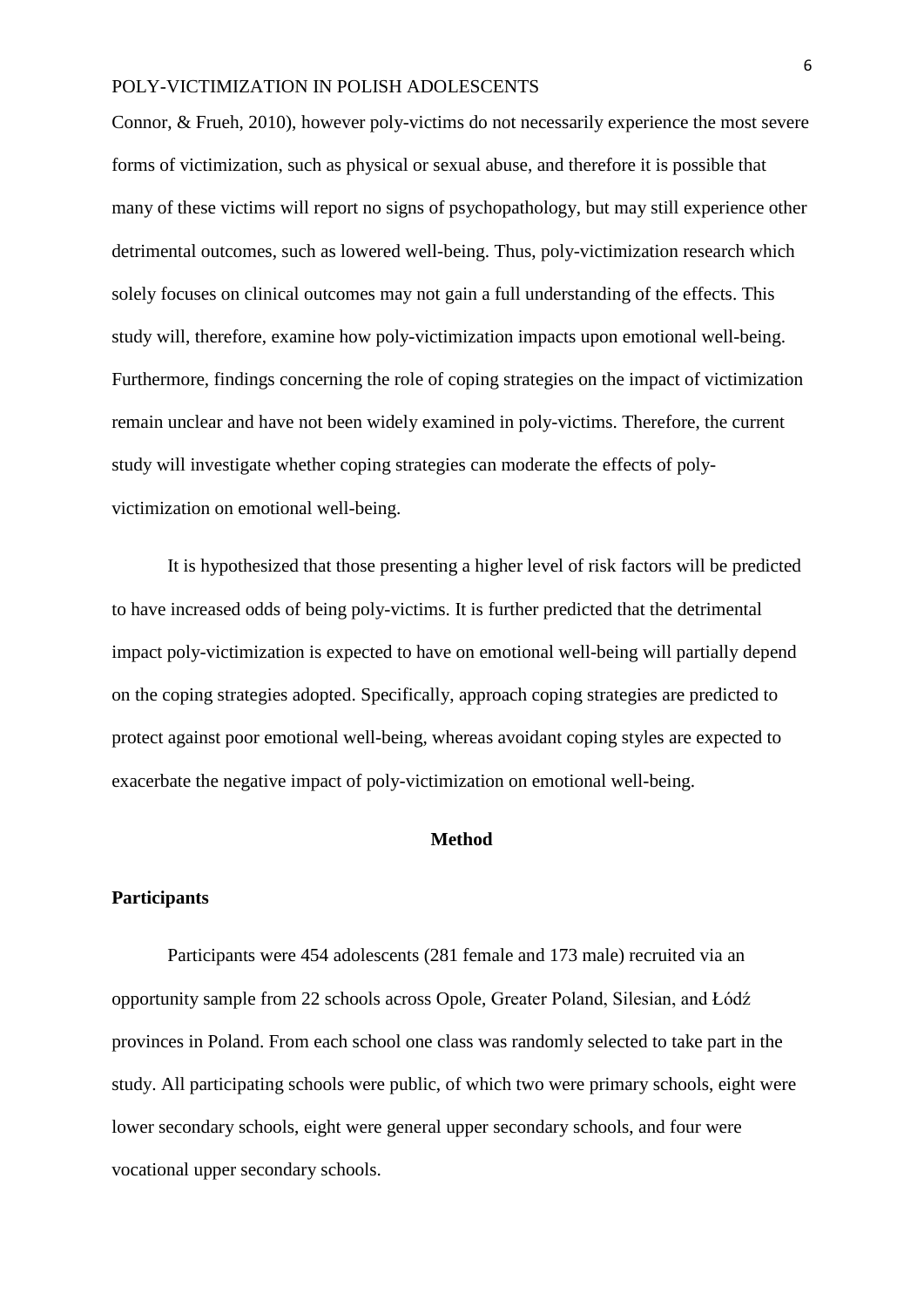Due to lack of parental or participant consent  $(n=137)$  or absences on the day of the study ( $n = 19$ ), 482 of the original target population of 638 took part in the study. Of these some were excluded due to high amounts of missing data (*n* = 22) or because they were classified as outliers ( $n = 6$ ). The mean age of the final sample was 16.56 ( $SD = 1.44$ ), with a range from 13-19 years of age. Participants were asked to indicate their ethnicity as either "White Polish" or "Other". 100% of participants classed themselves as White Polish. With regard to family structure, the majority of the sample (74.6%) came from families with two biological/adoptive parents. 12.1% resided in a single-parent household, 11.5% in a stepparent household, and 1.8% were primarily cared for by another relative or guardian. 32.8% indicated at least one caregiver had completed higher education, 59.9% reported their caregiver(s) highest education level as higher secondary school or vocational training, and 7.3% indicated their caregiver(s) completed lower secondary school.

### **Measures**

All measures were translated from English to Polish via a forward–backward translation procedure. Two bilingual translators, who were native speakers and culturally aware, translated all scales from English to Polish, and back from Polish to English. These translations were completed independently. No substantial dissimilarities emerged, but any differences between the original and the back-translated versions of measures were discussed and resolved by both translators.

**Victimization***.* Victimization experiences in the last 1-year period were assessed using the Juvenile Victimization Questionnaire: 2<sup>nd</sup> Revision (JVQ-R2) (Finkelhor, Hamby, Turner, & Ormrod, 2011). This measure assesses a broad range of victimization experiences which can occur during childhood and adolescence. The original measure consists of 34 items covering victimizations across five 'modules'. The JVQ allows for selection of specific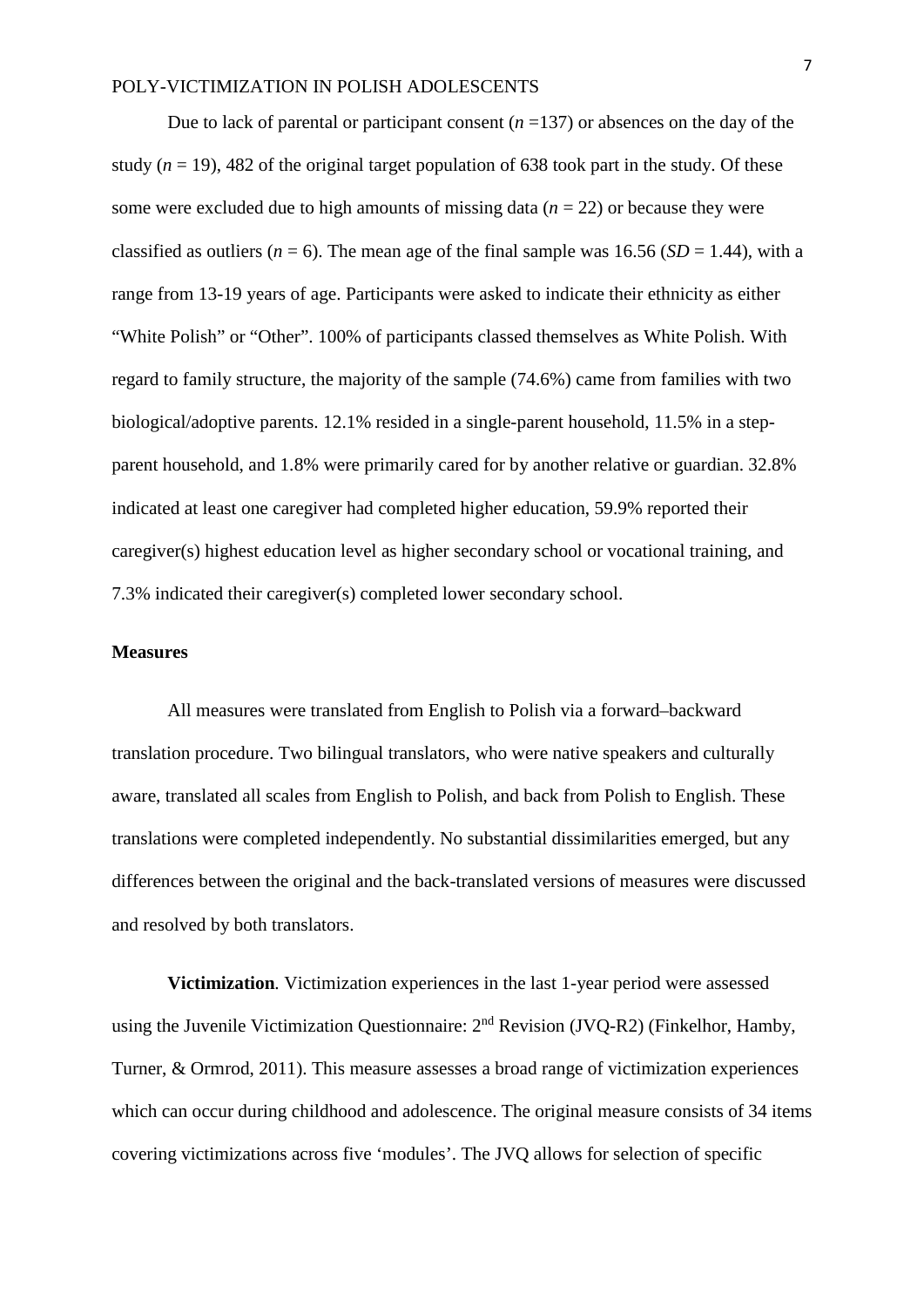modules or items that meet particular study needs, as such the JVQ was adapted for the current study. The Sexual Victimization module was excluded to address concerns of participating schools and items concerning 'extraordinary' victimizations which only occur to a small number of children (e.g., exposure to war or ethnic conflict), were excluded in order to focus on pandemic victimizations and ensure a shorter measure. The final version of the JVQ used in the current study covered modules of Conventional Crime (8 items), Child Maltreatment (3 items), Peer and Sibling Victimization (including supplemental Peer Relational Aggression items; 7 items) and Witnessing Violence/Indirect Victimization (5 items). The Electronic Victimization module was also added (2 items). The final measure therefore consisted of 25 items and showed good internal consistency ( $\alpha$  = .84).

Participants were asked to indicate "yes" or "no" as to whether they had experienced each type of victimization in the past 1-year period. Victimization exposure was measured by summing the number of different victimizations for which participants responded "yes", resulting in a three-level grouping: non-victimized, less victimized (1-5 victimizations) and poly-victimized (six or more victimization types). The poly-victimization threshold was defined using the Screener Sum Version criteria set out by Finkelhor, Ormrod, Turner, and Hamby (2005a) (i.e., all adolescents with victimizations above the mean  $+1$ ).

**Individual risks.** The Acting-out and Shy-Anxious subscales of the Teacher-Child Rating Scale (Hightower et al., 1986) were used to assess (i) **t***eacher rated disruptive*, and (ii) *teacher rated withdrawn behavior problems*. Each subscale contained 3 items (e.g., "constantly seeks attention" / "withdrawn"). Teachers were asked to rate to what extent each behavior was a problem for the adolescent on a 5-point scale ranging from  $1 =$  "not a problem" to  $5 =$  "very serious problem". Both subscales showed good or acceptable internal consistency (acting-out,  $\alpha = .85$ ; shy-anxious,  $\alpha = .73$ ).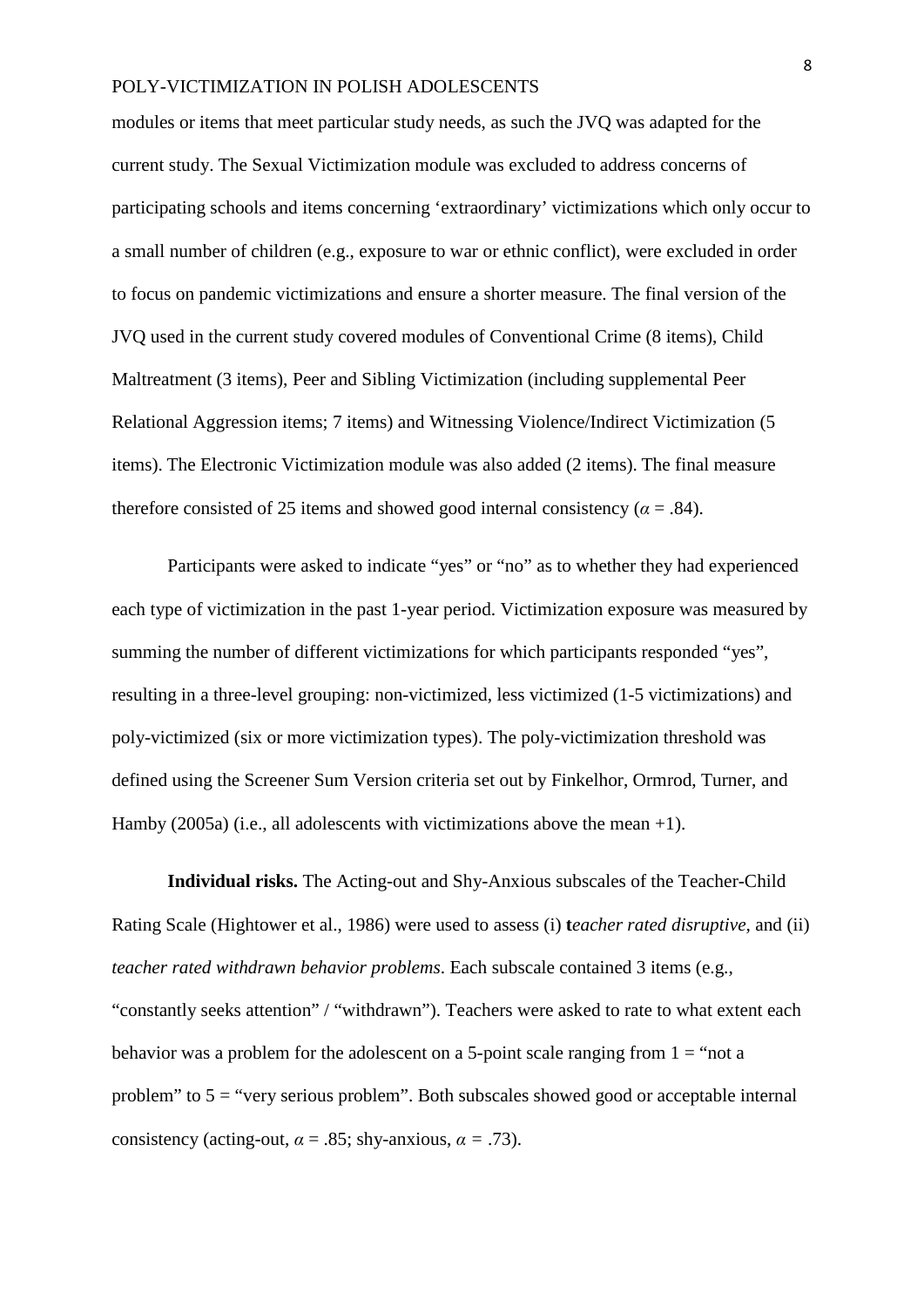**Relationship risks.** Subscales of the Communities That Care Youth Survey (CCYS; Arthur, Hawkins, Pollard, Catalano, & Baglioni, 2002) were used to measure (i) *family conflict* (3 items; e.g., "People in my family often insult or yell at each other")*,* and (ii) *poor family management* (7 items; e.g., "When I'm not home my parents know where I am and who I am with"), characterized by unclear expectations and rules, and poor supervision. Adolescents were asked to rate how true each statement was to them on a 4–point scale from  $1 =$  "definitely not true" to  $4 =$  "definitely true". Subscales showed acceptable internal consistencies (family conflict,  $\alpha = .76$ ; poor family management,  $\alpha = .77$ ). (iii) *Peer social preference* was measured using a sociometric peer nomination procedure (Coie & Dodge, 1983). Using assigned codes adolescents were asked to indicate three classmates who they "most like to spend time with" and three they "least like to spend time with". The number of nominations each participant received were summed and standardized within classrooms. To gain a measure of social preference the number of least liked nominations were subtracted from most liked nominations. A higher score indicates greater peer preference.

**Community.** (i) *Community disorganization* was assessed from a subscale of the CCYS (Arthur et al., 2002), which measures indicators of community deprivation and crime. Adolescents were asked to rate how much each statement describes their community on a scale from  $1 =$  "definitely not true" to  $4 =$  "definitely true" (6 items; e.g., "Lots of graffiti"). (ii) *Low commitment to school* was measured with a subscale of the CCYS (Arthur et al., 2002). Participants responded to items concerning their involvement and opinions of school on a 5-point scale from  $1 =$  "never" to  $5 =$  "almost always" (6 items; e.g., "How often do you try to do your best work in school?"). Subscales showed acceptable internal consistency (community disorganization,  $\alpha = .75$ ; low commitment to school,  $\alpha = .72$ ).

**Emotional well-being.** Emotional well-being was assessed on three dimensions: *positive affect, negative affect* and *life satisfaction*. Positive and negative affect were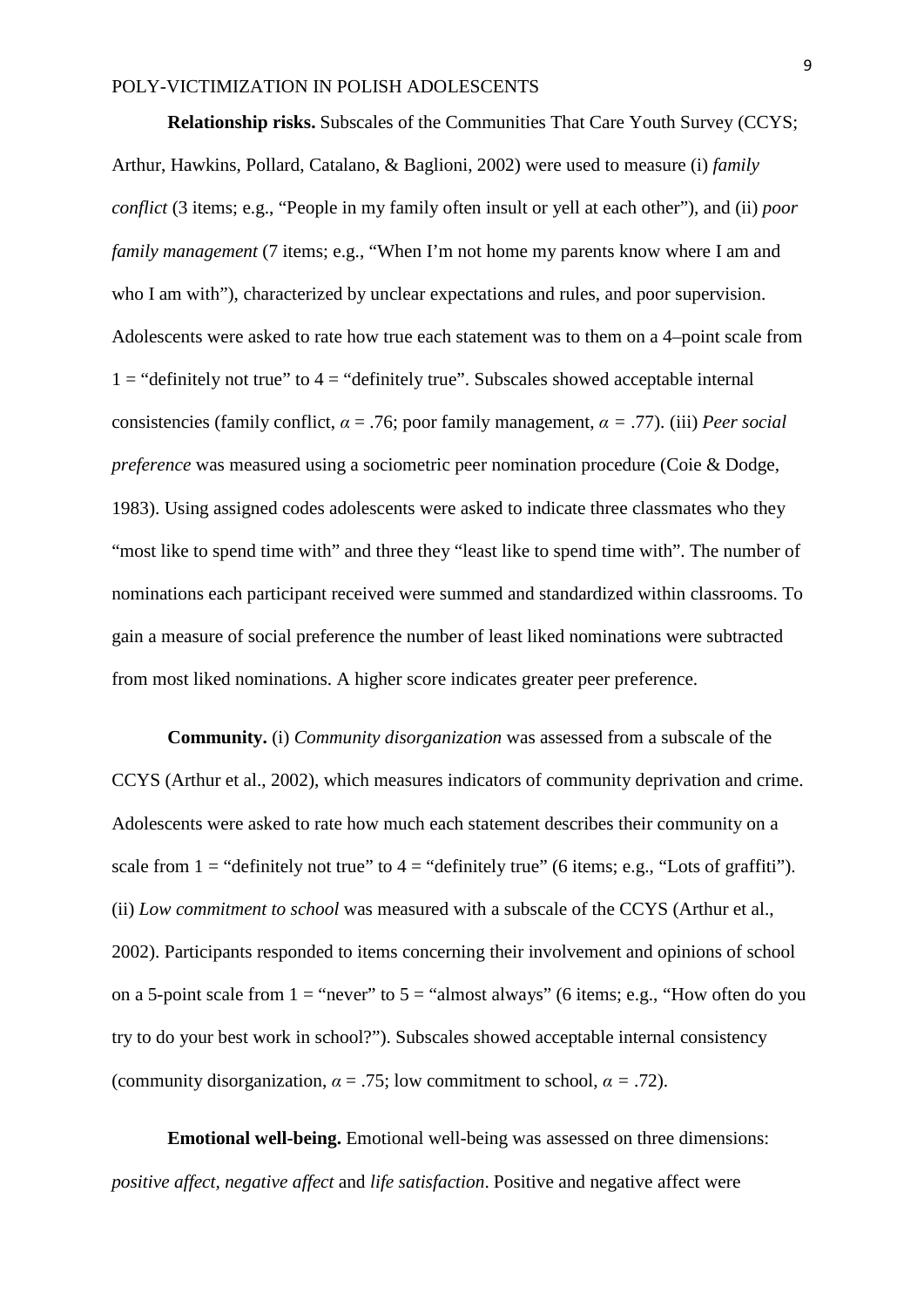measured using the reduced 10 item Positive and Negative Affect Schedule-Child (Ebesutani et al., 2012). Participants were asked to rate to what extent they have felt given positive (e.g., "Joyful") and negative (e.g., "Afraid") emotions and feelings over the last week on a 5-point scale ranging from  $1 =$  "not at all/ very slightly" to  $5 =$  "extremely". Both subscales showed good internal consistency (positive affect,  $\alpha = .86$ ; negative affect,  $\alpha = .83$ ). Life satisfaction was measured using an adapted version of the Students Life Satisfaction Scale (Huebner, 1991). The scale consisted of 7 items where adolescents were asked to rate how much they agreed or disagreed with each statement (e.g., "I would like to change things in my life") on a 4-point scale ranging from  $1 =$  "disagree" a lot to  $4 =$  "agree a lot". The scale showed good internal consistency ( $\alpha$  = .80).

**Coping strategies.** Coping strategies in response to victimization were measured using of a modified version of the Self-report Coping Scale (Wright, Banerjee, Hoek, Rieffe, & Novin, 2010). Adolescents were asked to report, using a 5-point scale from  $1 =$  "not at all" to  $5 =$  "all the time", how much they would use each of the coping responses if they had experienced one or more forms of victimization as described in the JVQ. The *problemsolving* subscale consisted of 7 items (e.g., "I do something to change the situation"); the *social support-seeking* subscale contained 4 items (e.g., "I ask someone in my family for advice"), the *internalizing* subscale covered 5 items (e.g., "I think about it so much I can't sleep"), the *externalizing* subscale consisted of 4 items (e.g., "I yell or shout to let off steam") and the *distraction* subscale contained 4 items (e.g., "I do something else to help me forget about it"). All subscales showed good or acceptable internal consistency, ranging from *α* = .73 to .85.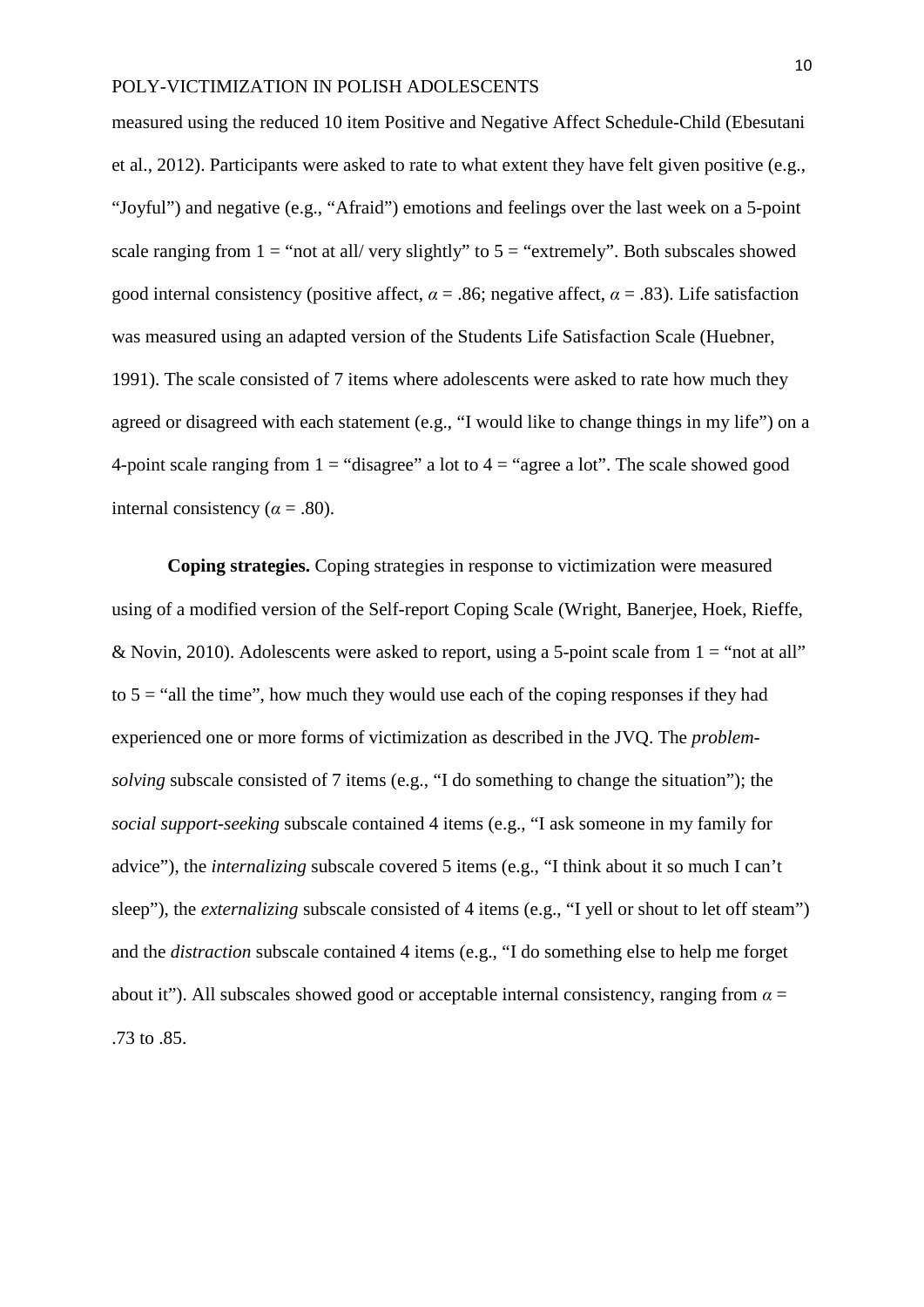### **Procedure**

This study was approved by the University of Roehampton's research ethics board. All questionnaires were administered in class groups of between 12-27 participants, in a single 40-minute session. Each participant was assigned a code which, to ensure anonymity, was used for identification purposes. Participants completed all self-report measures first, followed by a sociometric peer nomination task. For this task a class roster with assigned codes was provided, and participants were asked to use these codes when making their nominations.

## **Results**

22 participants were excluded from the analysis as either more than 5% of responses were missing or the same choice had been selected throughout the whole questionnaire. Where less than 5% of data was missing mean substitution was used.

The mean number of different victimizations reported in the past year was  $4.58$  (*SD* = 4.23), with a range of 0-19. 16% (*n* = 72) of the sample reported no past year victimizations. 49% (*n* = 220) were grouped as less victimized, reporting between 1-5 different victimizations. Of those who had been victimized  $(n = 382)$ , 84% experienced at least one additional form of victimization. Poly-victims ( $\geq$ 6 victimizations) comprised 35% (*n* = 162) of the sample. There was no association between gender and victimization group,  $\chi^2(2, N =$  $454$ ) = 2.17,  $p = 0.34$ . There was a significant difference in age between victimization groups, Welch  $F(2, 189.94) = 4.04$ ,  $p = .02$ ,  $p^2 = .02$ . Post-hoc analysis revealed that poly-victims (*M*  $= 16.34$ , *SD* = 1.55) were significantly younger than non-victims (*M* = 16.85, *SD* = 1.35).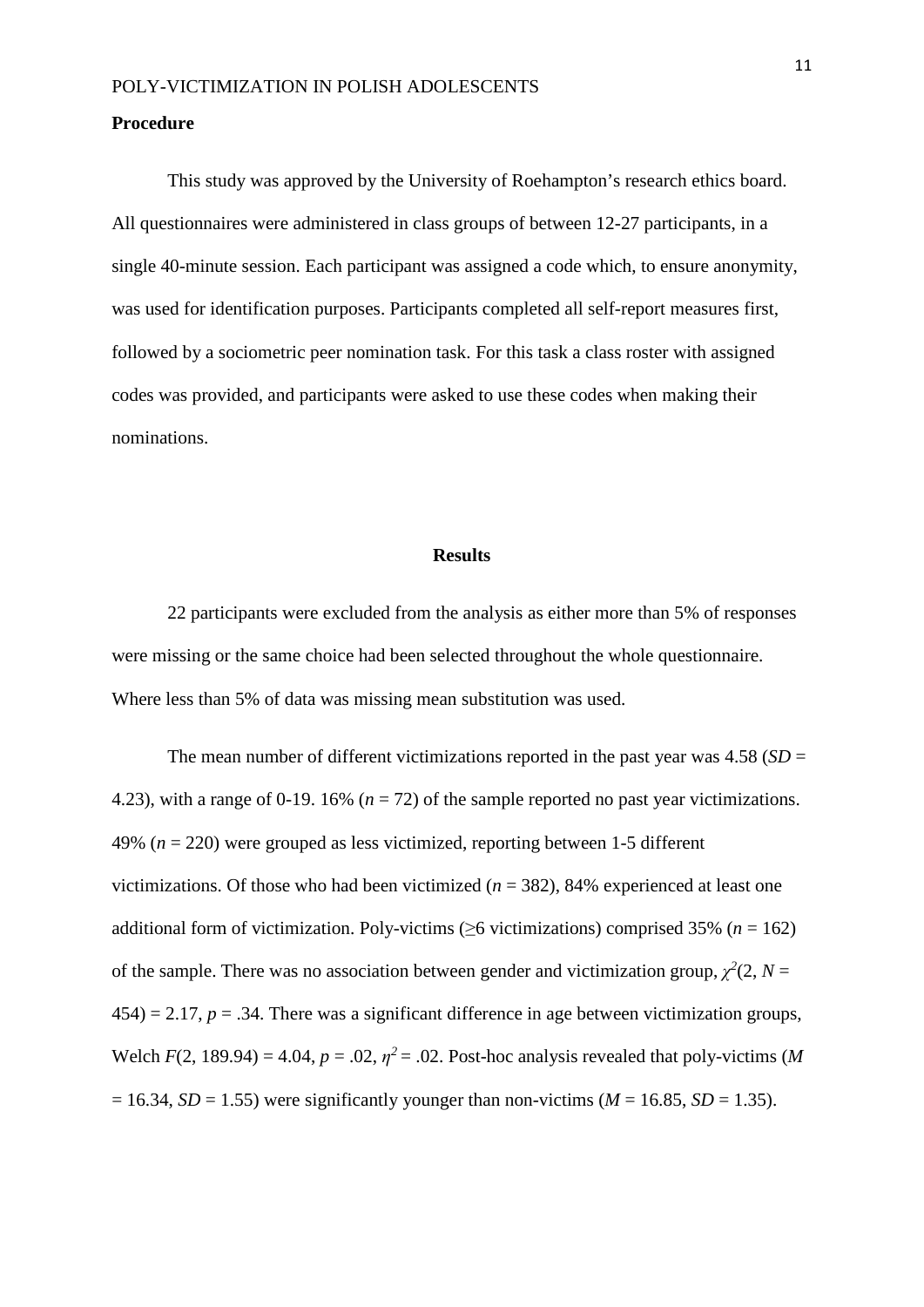There were no significant age differences between non-victims and less victimized, or less victimized and poly-victims.

The mean number of JVQ modules poly-victims experienced was  $3.87$  (*SD* = 0.86). All poly-victims experienced victimizations across two or more modules, with 95% experiencing three or more, 67% experiencing four or more, and 25% experiencing victimizations across all five modules. The most frequent kind of victimization suffered by adolescents was peer and sibling victimization (69%), followed by conventional crime (57%) and witnessing violence and indirect victimization (48%). Electronic victimization was reported by 29% of the sample and maltreatment by caregivers by 22%.

### **Risk Factors as Predictors of Poly-victimization**

A multinomial logistic regression was conducted to predict victimization group using variables of community, relationship and individual risk as predictors. All seven risk factors were entered as a group predicting the three victimization levels, using the poly-victim group as the reference category. A test of the final model against an intercept only model was significant, indicating that the predictors as a set reliably distinguished between non-victims, less victimized, and poly-victims,  $\chi^2(14) = 232.93$ ,  $p < .001$ . As seen in Table 1, increases in community disorganization, family conflict, poor family management, withdrawn behavioral problems, and disruptive behavioral problems were associated with greater odds of being a poly-victim compared to a non-victim or less victimized. Low school commitment was associated with a greater risk of becoming a poly-victim compared to non-victim, but was not a significant predictor of less victimized vs. poly-victim group membership. Finally, as social preference score increased (i.e., greater peer preference), the odds of experiencing polyvictimization compared to no or less victimizations decreased. Effect sizes for significant predictors ranged from small to medium.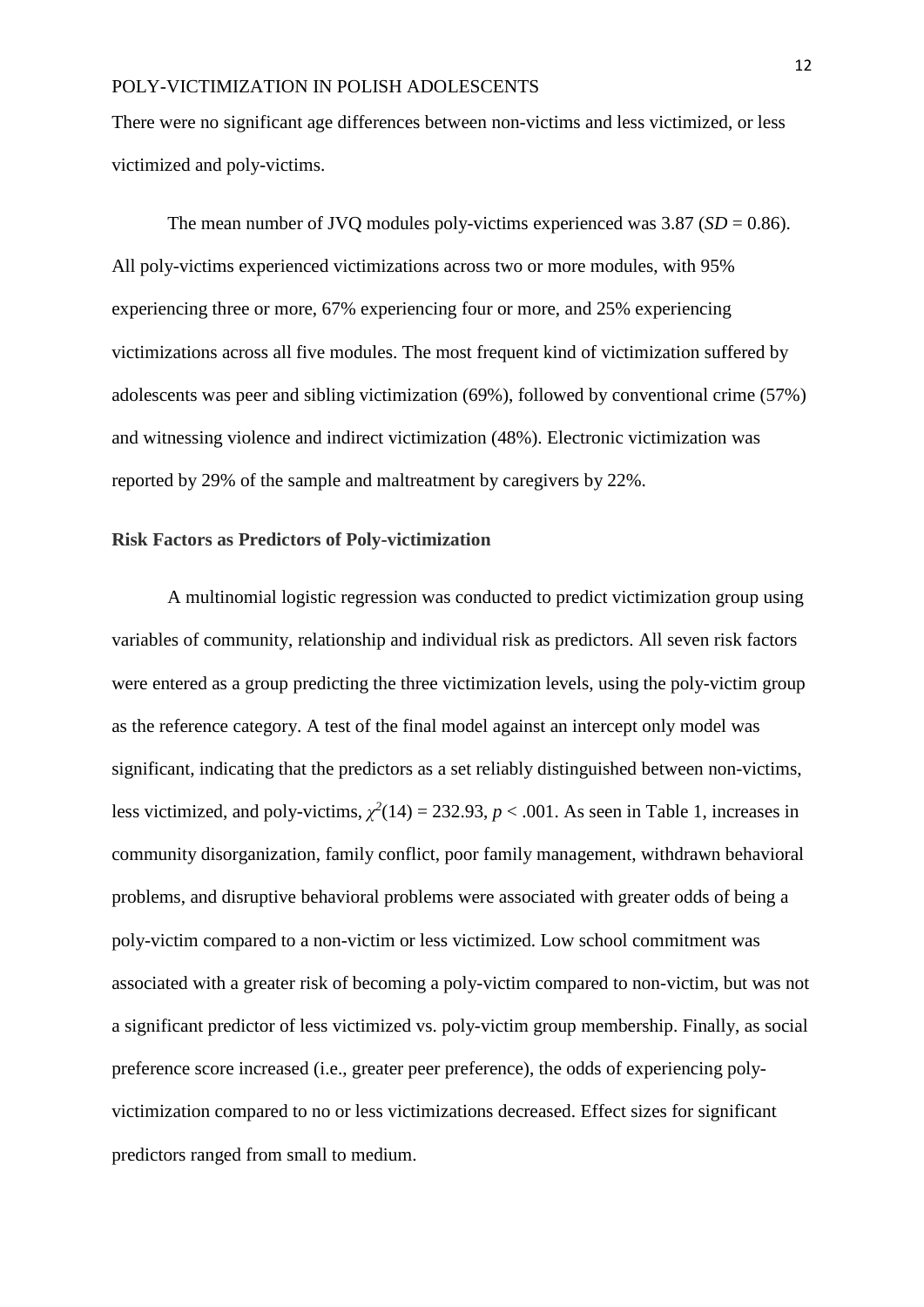Table 1

## *Multinomial Logistic Regression for Predicting Membership of Victimization Group by Risk*

| Factors, With All Seven Risk Factors Entered as a Group |  |  |  |  |  |  |  |
|---------------------------------------------------------|--|--|--|--|--|--|--|
|---------------------------------------------------------|--|--|--|--|--|--|--|

| Predictor                       | b(SE)          | Wald     | $\overline{OR}$ | 95% CI for    | Standardized |
|---------------------------------|----------------|----------|-----------------|---------------|--------------|
|                                 |                |          |                 | <b>OR</b>     | <b>OR</b>    |
| Non-victim vs. Poly-victim      |                |          |                 |               |              |
| Intercept                       | $-10.29(1.21)$ | 72.05*** |                 |               |              |
| Community disorganization       | 1.95(0.43)     | 20.38*** | 7.02            | [2.94, 15.89] | 2.72         |
| Low school commitment           | 0.60(0.28)     | $4.74*$  | 1.83            | [1.02, 2.99]  | 1.53         |
| Family conflict                 | 0.95(0.31)     | $9.22**$ | 2.59            | [1.43, 4.89]  | 2.03         |
| Poor family management          | 1.82(0.42)     | 18.56*** | 6.18            | [2.84, 14.75] | 2.76         |
| Social preference               | $-0.33(0.12)$  | $7.97**$ | 0.72            | [0.56, 0.89]  | 0.58         |
| Acting-out                      | 4.29 (1.31)    | 10.79**  | 2.16            | [1.21, 3.88]  | 1.92         |
| Anxious                         | 3.61(1.33)     | $7.43**$ | 2.51            | [1.25, 5.02]  | 1.74         |
| Less victimized vs. Poly-victim |                |          |                 |               |              |
| Intercept                       | $-7.24(0.91)$  | 63.98*** |                 |               |              |
| Community disorganization       | 1.22(0.27)     | 19.93*** | 3.39            | [1.97, 5.72]  | 1.87         |
| Low school commitment           | $-0.30(0.20)$  | 2.22     | 1.35            | [0.88, 1.89]  | 1.23         |
| Family conflict                 | $-0.39(0.19)$  | $4.26*$  | 1.49            | [1.03, 2.16]  | 1.34         |
| Poor family management          | $-1.08(0.28)$  | 14.59*** | 2.81            | [1.73, 4.97]  | 1.78         |
| Social preference               | 0.21(0.08)     | $6.82**$ | 0.81            | [0.69, 0.94]  | 0.71         |
| Acting-out                      | $-3.08(0.85)$  | 13.08*** | 1.61            | [1.14, 2.27]  | 1.60         |
| Anxious                         | $-3.90(0.86)$  | 20.41*** | 2.74            | [1.76, 4.26]  | 1.82         |

*Note.* OR = odds ratio; CI = confidence interval.  $R^2$  = .40 (Cox & Snell), .46 (Nagelkerke). Model

χ*<sup>2</sup>*(14) = 232.93, *p* < .001.

\*  $p < .05$ , \*\*  $p < .01$ , \*\*\*  $p < .001$ .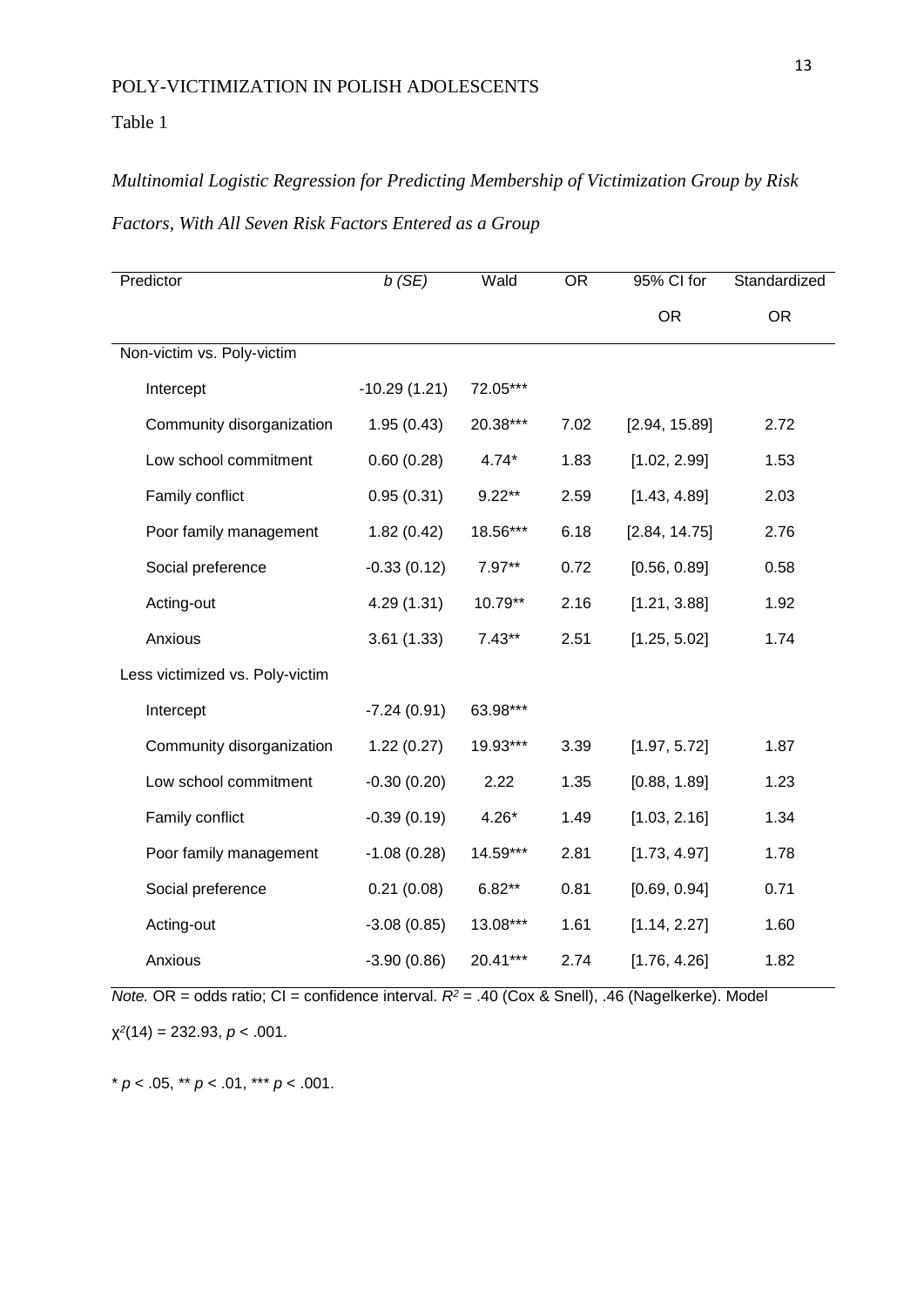# **Coping Strategies as Moderators of the Relationship between Poly-victimization and Emotional Well-being**

A one-way ANOVA showed an overall significant difference in life satisfaction, Welch *F*(2, 204.20) = 50.78, *p* < .001, *η<sup>2</sup>*= .17; negative affect, *F*(2, 451) = 45.74, *p* < .001,  $\eta^2 = .17$ , and positive affect,  $F(2, 451) = 13.19$ ,  $p < .001$ ,  $\eta^2 = .05$ , between victimization groups. Post-hoc comparisons using the Games-Howell test revealed poly-victimized adolescents reported significantly lower life satisfaction ( $M = 2.63$ ,  $SD = 0.58$ ) compared to less victimized ( $M = 3.05$ ,  $SD = 0.53$ ), and non-victim groups ( $M = 3.32$ ,  $SD = 0.46$ ). Hochberg test showed poly-victims further reported significantly greater negative affect  $(M =$ 2.54,  $SD = 0.82$ ), compared to less victimized ( $M = 1.91$ ,  $SD = 0.68$ ) and non-victimized adolescents ( $M = 1.60$ ,  $SD = 0.58$ ), and significantly lower positive affect ( $M = 3.25$ ,  $SD =$ 0.88) compared to less victimized ( $M = 3.65$ ,  $SD = 0.86$ ) and non-victimized adolescents (M)  $= 3.75, SD = 0.78$ .

To test the hypothesis that coping strategies can moderate the relationship between poly-victimization and indicators of emotional well-being, moderation analyses (Hayes, 2013) were conducted on participants in the poly-victim group only (see Table 2).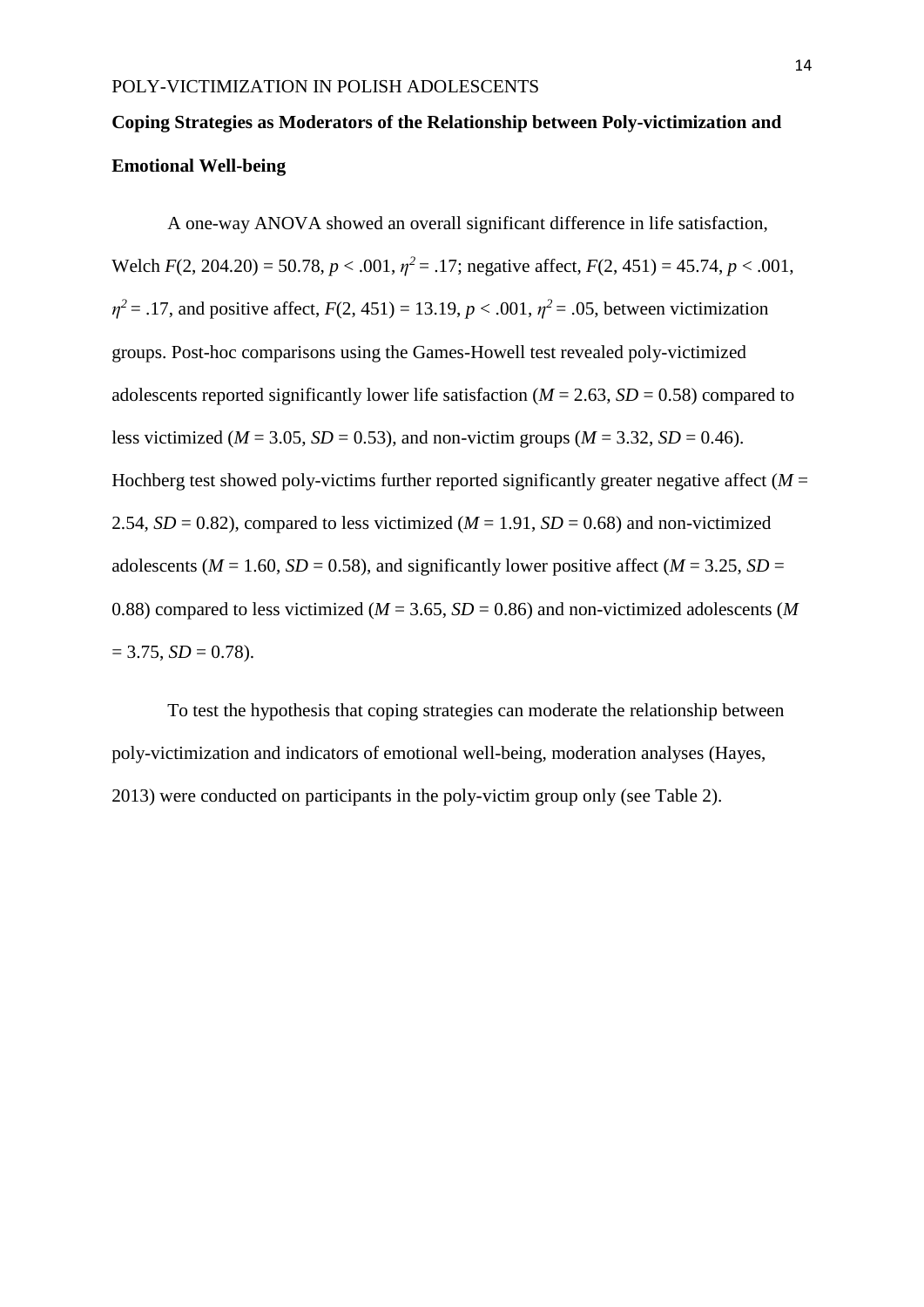### Table 2

## *Linear Model of Predictors of Life Satisfaction and Positive Affect for Poly-victimized*

*adolescents*

| Variable                        | b<br>$[95%$ CI]             | SE <sub>b</sub> | β       | t          |
|---------------------------------|-----------------------------|-----------------|---------|------------|
| Life satisfaction               |                             |                 |         |            |
| Constant                        | 2.63<br>[2.54, 2.71]        | 0.04            | 0.01    | $61.06***$ |
| Problem-solving (centred)       | 0.19<br>[0.07, 0.32]        | 0.06            | 0.24    | $3.19***$  |
| Victimization total (centred)   | $-0.04$<br>$[-0.07, -0.01]$ | 0.01            | $-0.21$ | $-2.81**$  |
| Problem-solving x victimization | 0.06<br>[0.02, 0.10]        | 0.02            | 0.24    | $3.00***$  |
| Positive affect                 |                             |                 |         |            |
| Constant                        | 3.25<br>[3.12, 3.37]        | 0.06            | 0.01    | $50.81***$ |
| Problem-solving (centred)       | 0.44<br>[0.24, 0.65]        | 0.09            | 0.36    | $4.80***$  |
| Victimization total (centred)   | $-0.03$<br>$[-0.07, 0.01]$  | 0.02            | $-0.12$ | $-1.63$    |
| Problem-solving x victimization | 0.09<br>[0.03, 0.14]        | 0.03            | 0.23    | $2.99***$  |

*Note.* CI = confidence interval. Life satisfaction,  $R^2$  = .12. Positive affect,  $R^2$  = .15.  $* p < .05, ** p < .01, ** p < .001.$ 

The interaction effect between problem-solving coping and victimization, for life satisfaction was significant, indicating a moderation effect,  $b = 0.06$ , 95% CI [0.02, 0.10],  $t(158) = 3.00$ ,  $p = .003$ . To probe the problem-solving  $\times$  victimization total interaction, simple slopes were estimated for poly-victims who reported using low (−1 *SD* below the mean), mean, and high (+1 *SD* above the mean) levels of problem-solving (Aiken & West, 1991). As depicted in Figure 1, for those who reported low levels,  $b = -0.08$ , 95% CI [ $-0.12$ ,  $-0.04$ ],  $t(158) = -4.00, p < .001$ , and mean levels of problem-solving coping,  $b = -0.04, 95\%$  CI [-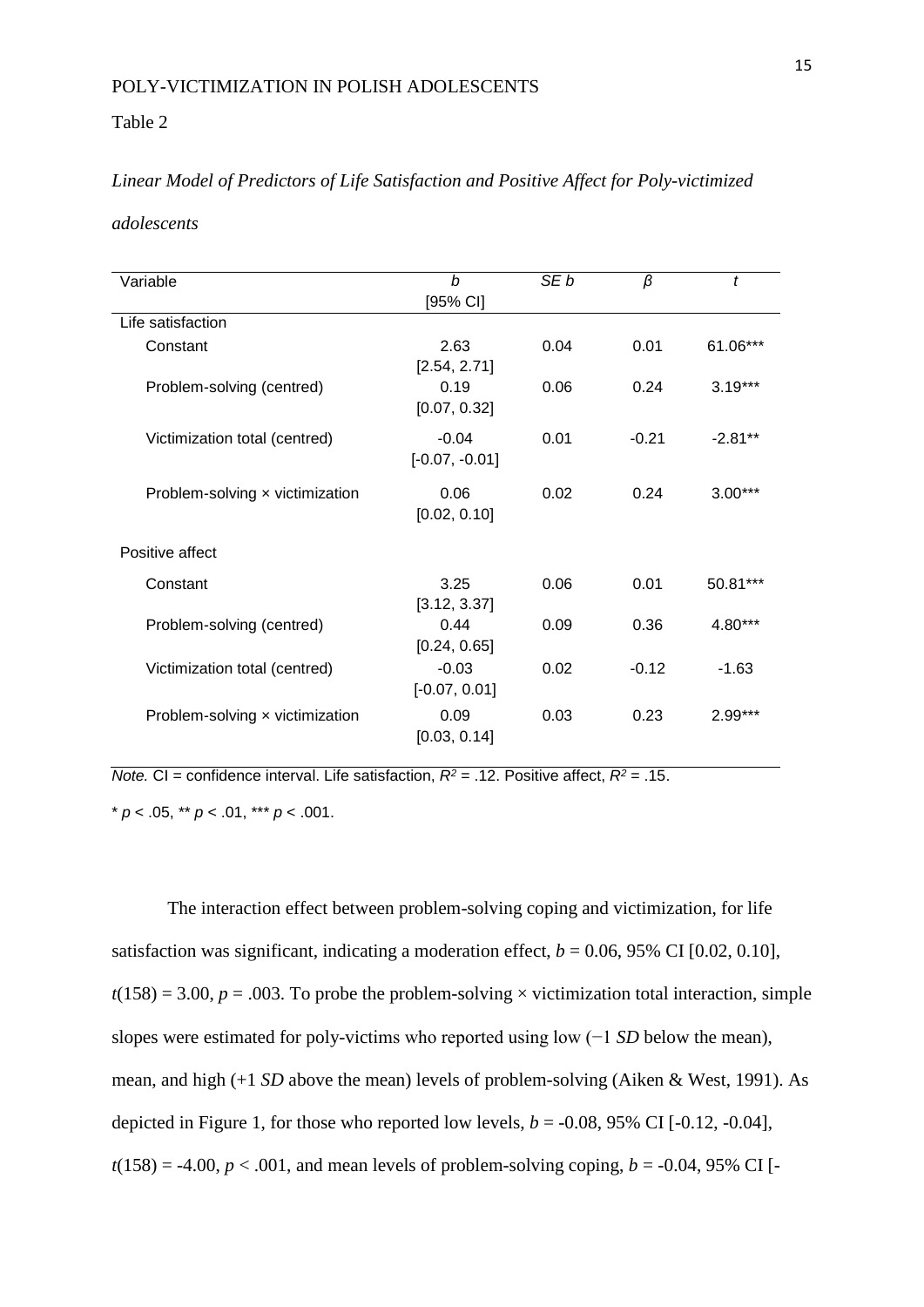0.07,  $-0.01$ ],  $t(158) = -2.80$ ,  $p = .005$  there was a significant negative relationship between poly-victimization and life satisfaction. For high use of problem-solving coping, the relationship between poly-victimization and life satisfaction was non-significant. This suggests that with greater use of problem-solving coping strategies poly-victimization has less of a negative impact upon self-reported life satisfaction.



Figure 1. Simple slopes equation of the regression of poly-victimization on life satisfaction at three levels of problemsolving coping use.

The interaction between victimization and problem-solving for positive affect was significant, indicating a moderation effect,  $b = 0.09$ , 95% CI [0.03, 0.14],  $t(158) = 2.99$ ,  $p =$ .003. As shown in Figure [2,](http://www.ncbi.nlm.nih.gov/pmc/articles/PMC3399987/figure/F1/) for poly-victims who report a low use of problem-solving coping there was a significant negative relationship between victimization total and positive affect, *b*  $= -0.10, 95\%$  CI [ $-0.16, -0.04$ ],  $t(158) = -3.21, p = .001$ . For poly-victims reporting average and high levels of problem-solving coping, the relationship between victimization and positive affect was non-significant. This indicates as use of problem-solving coping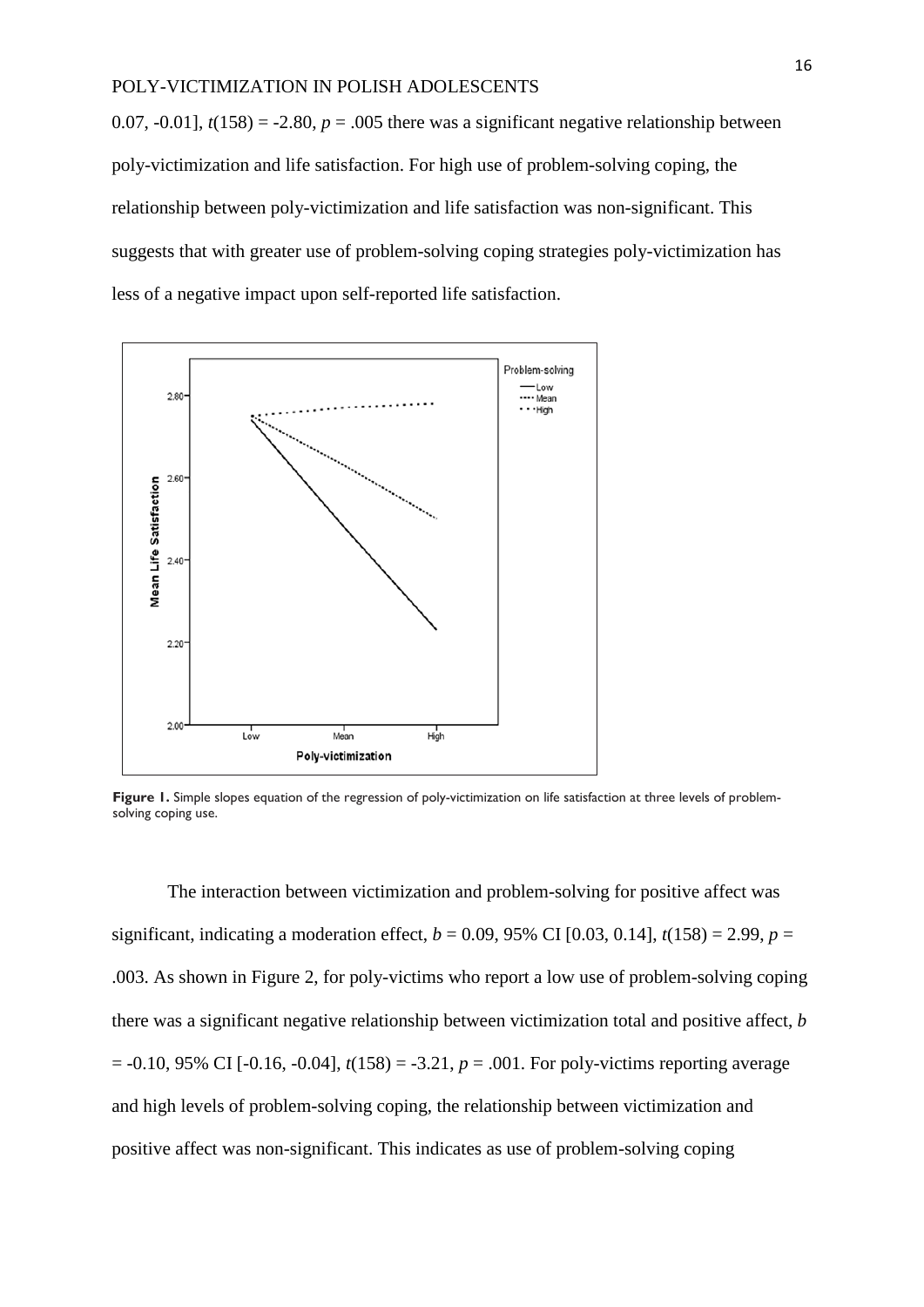increases, the relationship between increased victimization and lower positive affect becomes weaker, and eventually non-significant.



**Figure 2.** Simple slopes equation of the regression of poly-victimization on positive affect at three levels of problemsolving coping use.

The interaction between victimization and problem-solving for negative affect was non-significant, indicating no moderation effect. The interaction between poly-victimization and social support-seeking, along with avoidant coping styles (internalizing, externalizing, and distraction) on all indicators of emotional well-being (life satisfaction, positive affect, and negative affect) were non-significant, indicating no moderating effect of these coping styles on the relationship between poly-victimization and emotional well-being.

### **Discussion**

This study extends prior research by assessing the prevalence and predictors of polyvictimization among adolescents in Poland. Our findings indicate that victimization and polyvictimization are common and are consistent with prior research suggesting that risk factors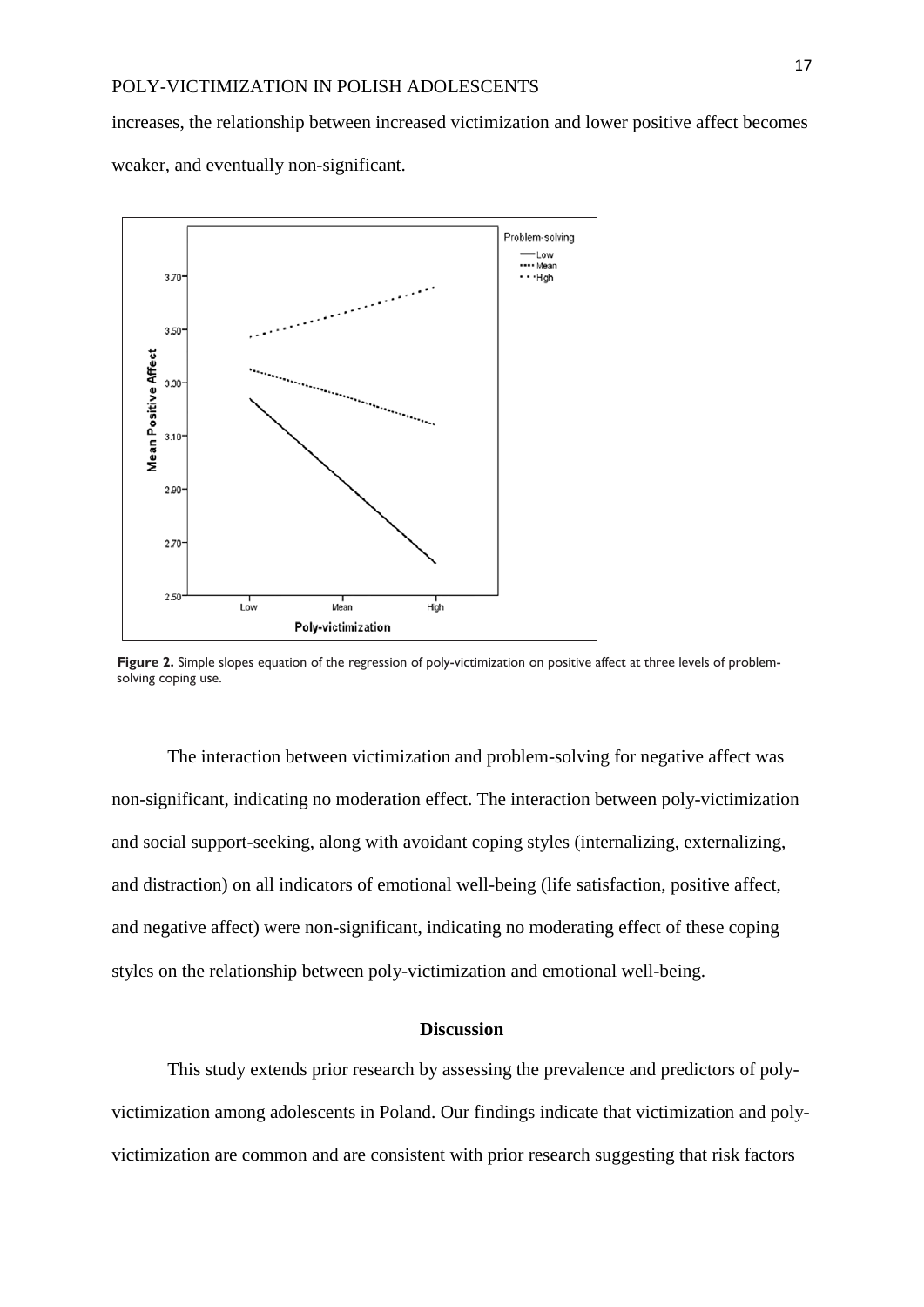from different ecological levels of an adolescents' environment effect poly-victimization vulnerability (Ellonen & Salmi, 2011; Lila et al., 2008; Nurius et al., 2009). We extend this literature by demonstrating teacher reported behavioral problems and peer rated social status are predictive of poly-victimization, and confirm the importance of family and community risks. We further found that problem-solving coping can buffer the negative impact polyvictimization has on life satisfaction and positive affect.

With regard to prevalence, 84% reported experiencing at least one type of victimization over the previous year and 35% had experienced a high level of different victimizations, and were classed as poly-victims. Although comparisons between victimization rates in this study and those from different countries are limited by methodological differences (e.g., types of victimizations measured, threshold of polyvictimization, sample age range), the frequency of victimizations is consistent with past studies which have found rates ranging from 62% (Romano et al., 2011) to 88% (Soler, Paretilla, Kirchner, & Forns, 2012).

The proportion of poly-victimized adolescents in our sample, however, appears to be higher than reported in prior research from the U.S. and Western Europe, where past-year poly-victimization has ranged from 9% (Cyr et al., 2013) to 22% (Finkelhor et al., 2007a). However, a study investigating poly-victimization in an Eastern European culture also found elevated rates of poly-victimization (Bogolyubova et al., 2015). Some possible reasons for the higher frequency of poly-victimization found in Eastern Europe could be connected to the period of economic and political instability which followed the collapse of the Soviet Union. During this period many social problems went unrecognised or underestimated (Sajkowska, 2010), and as such Eastern European countries may have less national programs in place to address childhood victimizations (Craig et al., 2009), resulting in a higher prevalence. In addition, compared to other Eastern European countries Polish adults were more likely to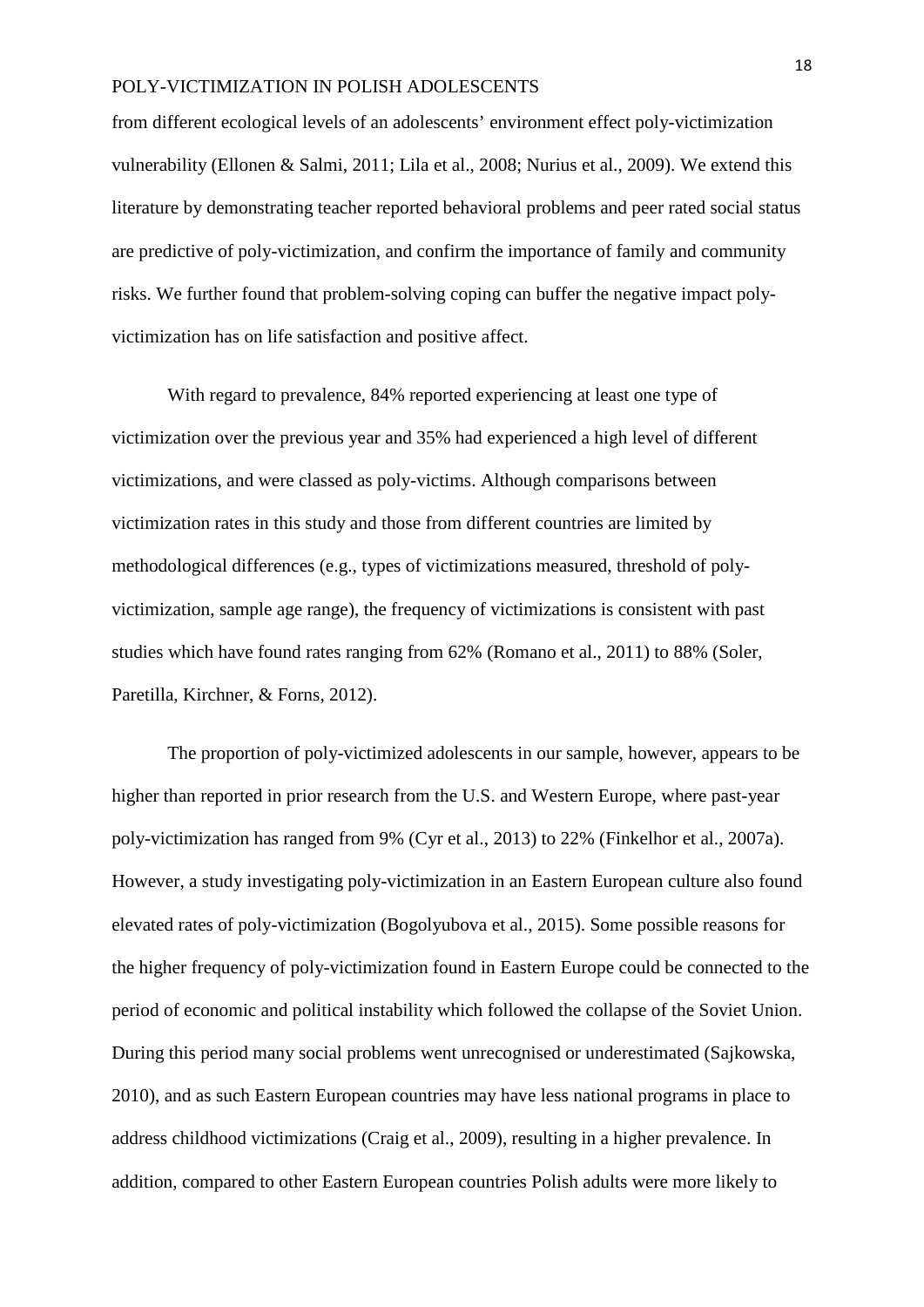endorse the use of capital punishment (Sajkowska, 2010) and Polish children had a higher level of aggression acceptance, compared to U.S. and Finnish samples (Österman et al., 1994). These past findings suggest it may be more acceptable to use violence and aggression in the Polish culture.

At the individual level, being rated by teachers as disruptive or withdrawn was predictive of poly-victimization. These findings are consistent with prior poly-victimization research showing that emotional problems are a pathway to poly-victimization (Finkelhor et al., 2009), and with the peer victimization literature, which has found that victims typically fall into one of two categories: passive or aggressive (Olweus, 1978; Schwartz, Dodge, & Coie, 1993). The current study has extended these findings by showing that passive and aggressive traits are related to victimizations across multiple domains, not only peer incidences. The revised lifestyle-routine activities framework would theorize that these traits are congruent with the desires of perpetrators and increase risk by compromising a victims capacity to deter victimization (Finkelhor & Asdigian, 1996).

Poor family management and family conflict were found to be predictive of polyvictimization, concurring with previous research showing that problematic family environments create victimization risk (Lila et al., 2008; Romano et al., 2011). Adolescents from poorly managed families are likely to experience inadequate supervision, creating the environmental conditions that place a child in contact with more dangerous situations and individuals (Finkelhor & Asdigian, 1996). Consistent with findings from the peer victimization literature (Hodges, Malone, & Perry, 1997; Saarento, Kärnä, Hodges, & Salmivalli, 2013), it was also found that peer social status was also predictive of polyvictimization. This extends previous findings by demonstrating that peer rejection can signal broader victim vulnerability and act as a risk factor across multiple contexts, not only from peers. Characteristics that make adolescents vulnerable to peer rejection likely also increase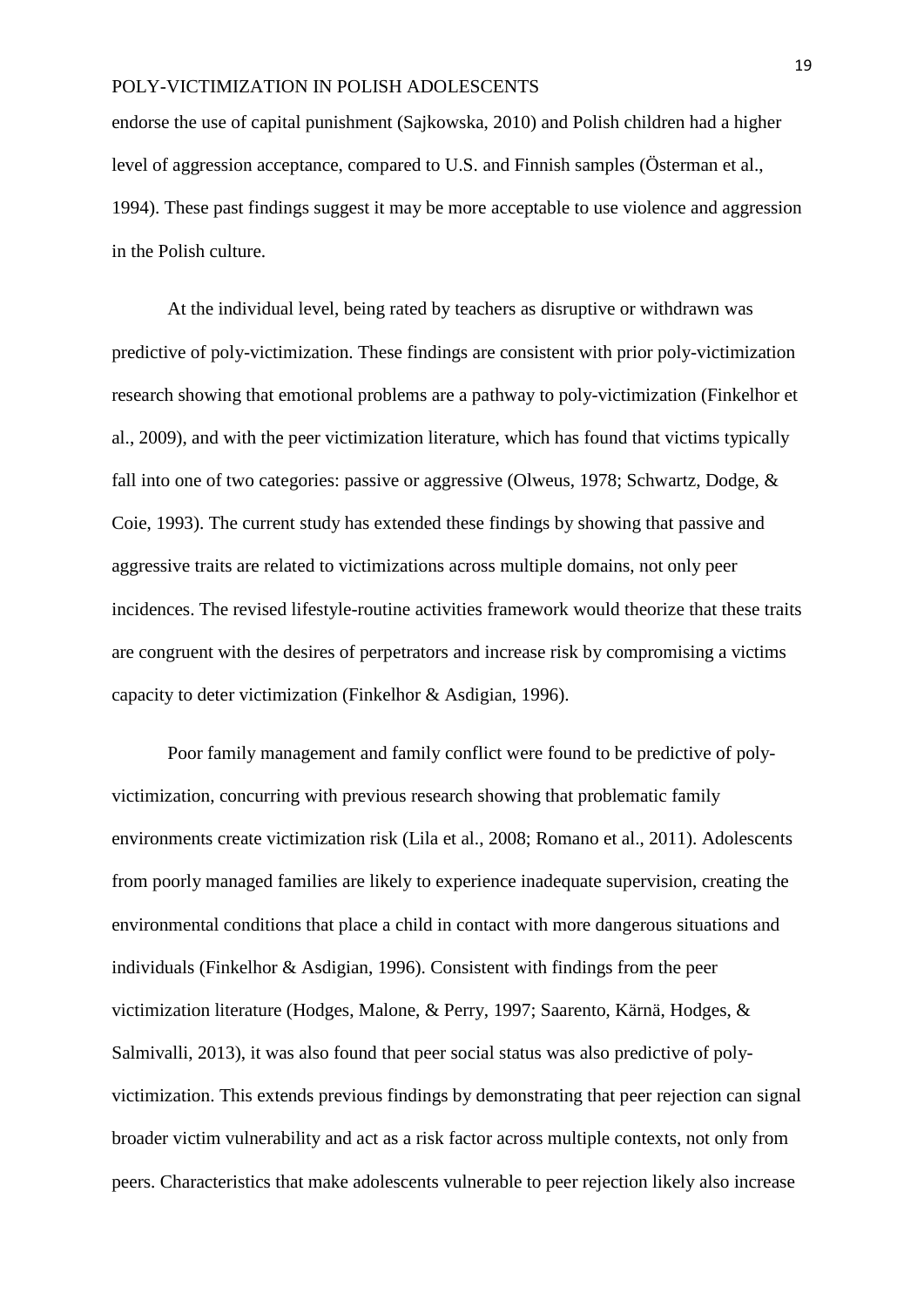their target congruence and attract a broad range of perpetrators (Finkelhor & Asdigian, 1996).

Our findings also demonstrated that residing in a disorganized community and lacking commitment to school were predictive of poly-victimization, reinforcing prior findings (Lauritsen, 2003; Nurius et al., 2009; Turner et al., 2013). Finkelhor et al. (2009) describes how dangerous communities can be a pathway to poly-victimization by exposing adolescents to dangerous contexts and perpetrators in the community itself, and in the home and school. Moreover, lacking commitment to school can lead to adolescents spending more time away from safe environments and engaging with delinquent peers (Herrenkohl et al., 2003), thereby creating the environmental conditions that can increase victimization vulnerability (Finkelhor & Asdigian, 1996).

Findings concerning coping styles as moderators of emotional well-being offer only partial support for our hypotheses. In line with previous research (Hampel et al., 2008), problem-solving coping was shown to have protective effects against reductions in life satisfaction and positive affect for poly-victimized youth. This may be because actively trying to resolve conflicts can lead to a greater feeling of control and autonomy over victimization experiences (Dempsey et al., 2000) and provides support for the stress and coping theory (Lazarus & Folkman, 1984).

Contrary to our hypothesis, and findings from Guerra, Ocaranza, et al. (2016), social support-seeking failed to moderate the association between poly-victimization and emotional well-being. This is, however, consistent with some previous research which has indicated that the effects of social support-seeking can vary (Machmutow et al., 2012; Mendez et al., 2016; Na et al., 2015). One explanation may be that poly-victims are unable to utilise social support coping effectively. Our findings showed that poly-victimization was associated with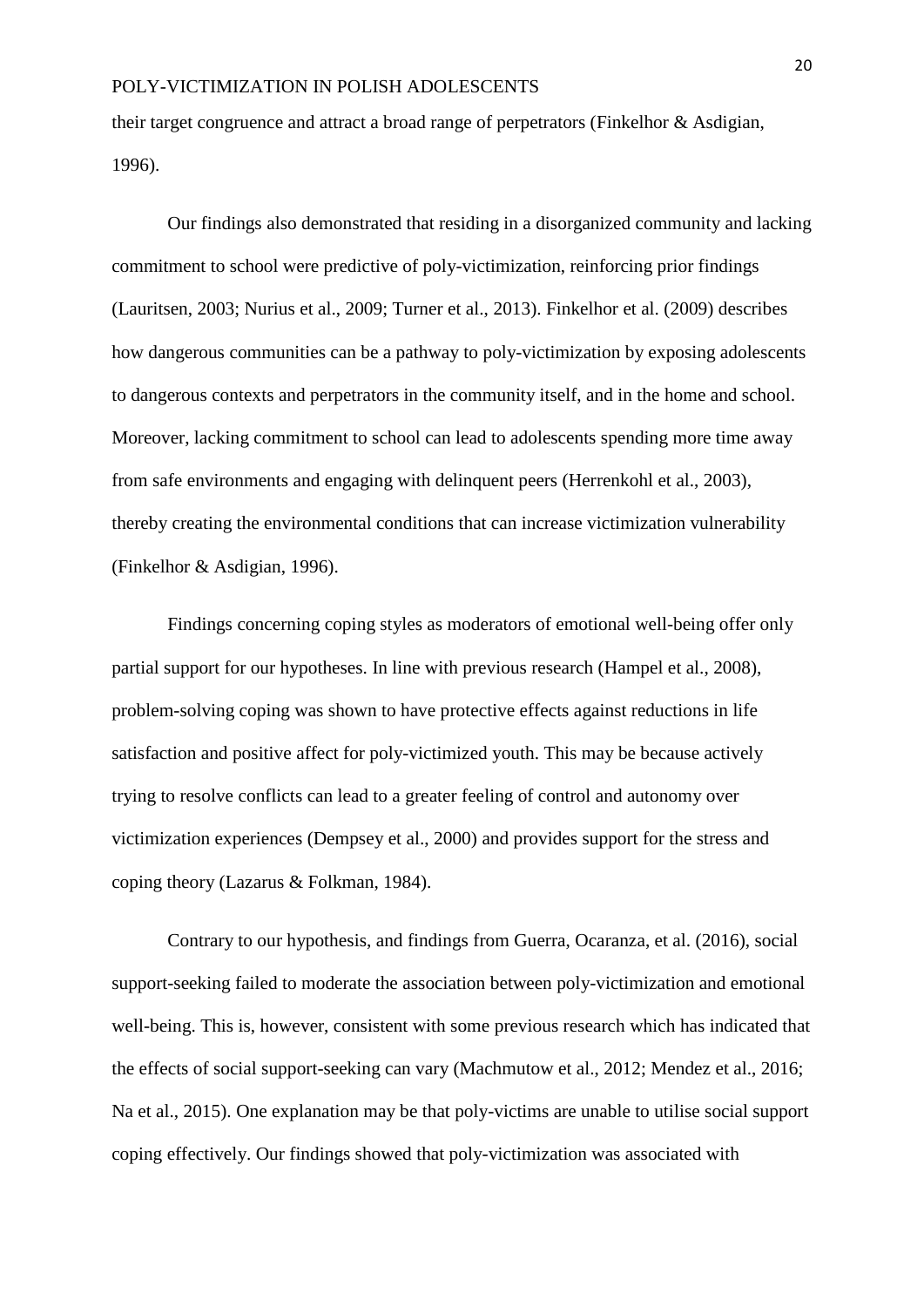community disorganization, characterized by low community support, family conflict and low peer preference. Therefore, it is likely that poly-victims have less available social support across multiple domains and consequently cannot make use of this coping strategy. Additionally, the social support-seeking subscale used in the current study did not distinguish between emotional and instrumental support. Seeking support for instrumental reasons is thought to involve an attempt to resolve the problem, whereas emotional support can be viewed as an aspect of emotion focused coping (Carver, Scheier, & Weintraub, 1989). Past research has indicated that these two forms of social support can have differing effects on outcomes (Machmutow et al., 2012). Therefore if poly-victims are engaging in emotion focused, rather than instrumental, social support-seeking, then this may be classed as a form of avoidant coping, which could explain why no buffering effects were found for this strategy.

Whereas prior literature has suggested avoidant coping can exacerbate the effects of some individual victimization types (Scarpa et al., 2006; Völlink et al., 2013) and polyvictimization (Guerra, Pereda, et al., 2016), our findings revealed no effect of internalizing, externalizing or distraction coping on emotional well-being. Yet, although these strategies did not negatively impact emotional well-being, they were shown to be ineffective at helping. Furthermore, the unclear negative effects of these emotion-based strategies have been supported by some past research, for example Kochenderfer-Ladd and Skinner (2002) found that avoidant coping methods were not a unique predictor of maladjustment following peer victimization, but rather were associated with poor interpersonal adjustment.

### **Study Strengths and Limitations**

The focus on Polish adolescents extends findings from U.S. and Western European samples and provides an understanding of victimization experiences during adolescence in a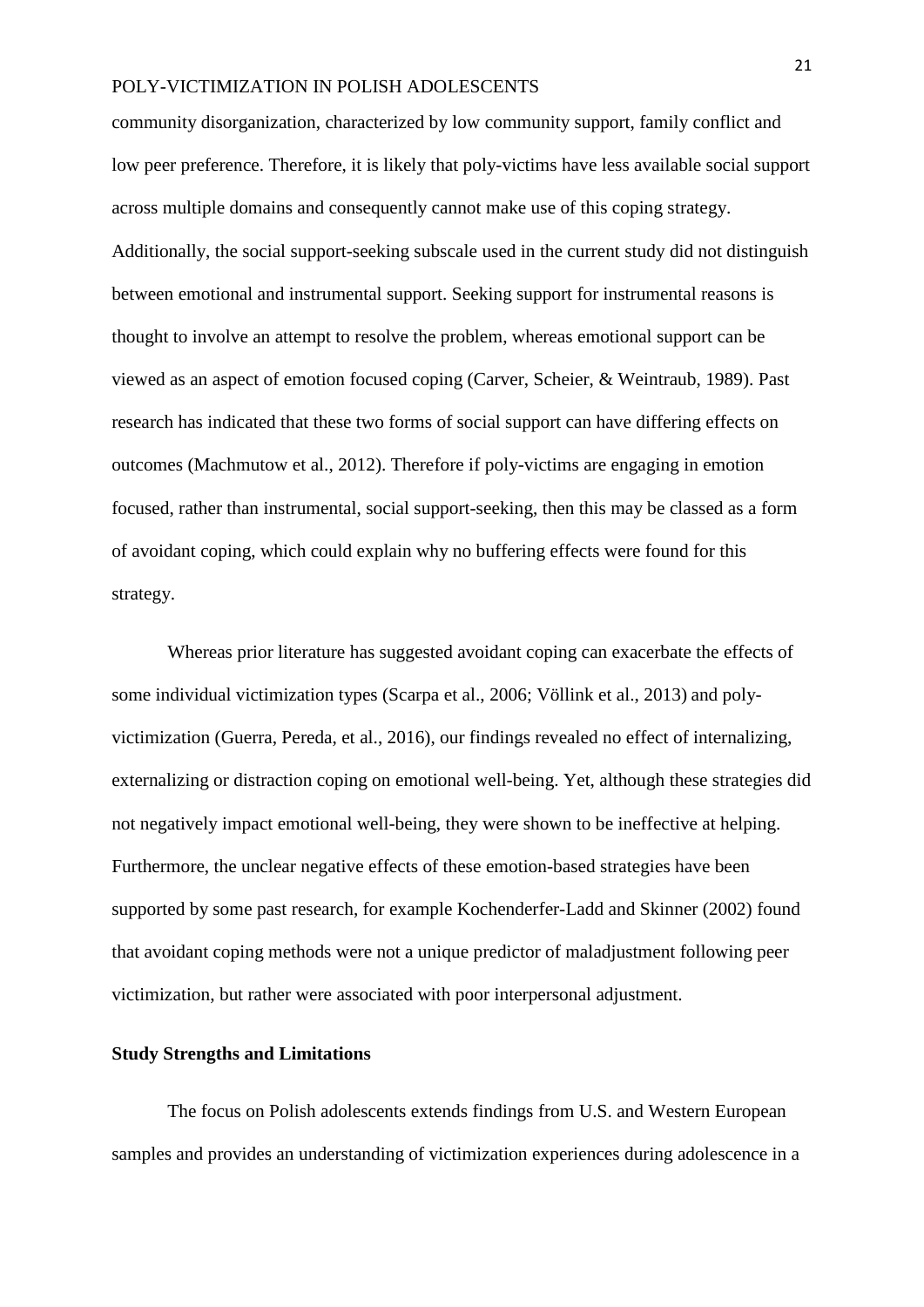different culture. An additional strength is the inclusion of coping strategies as potential protective factors for emotional well-being among poly-victimized adolescents, enabling a greater understanding of how to foster resilience in victimized youth. Furthermore, our study included measures of peer nominations and teacher reports, thereby ensuring a more objective picture of adolescents' characteristics. Finally, this study assessed a range of risk factors from different ecological levels, and multiple forms of victimizations. This can increase our understanding of a particularly vulnerable group of adolescents and reduces the risk of misattributing effects to a single form of victimization.

This study also has several limitations that should be taken into account when interpreting findings. As the study was cross-sectional the direction of causation among variables cannot be determined, and therefore investigated risk factors may be both precursors to, as well as outcomes of, poly-victimization. A further limitation is that we were unable to examine certain victimization types that have more typically been included in past poly-victimization research (e.g., sexual victimization) due to ethical concerns from participating schools. Consequently, we have not been able to examine complete victimization histories which presents some challenges when comparing our prevalence findings with prior research. Further limitations arise from the analyses. Some of the effect sizes produced were small, however findings are still valuable as they indicate a trend between variables. Finally, there is a risk of inflated type 1 error due to the quantity of moderation analyses conducted.

## **Conclusion and Implications**

Using a sample of Polish adolescents, this study highlights how common multiple and poly-victimization experiences are and extends our knowledge on risk and resilience factors associated with poly-victimization by identifying a set of predictors from multiple ecological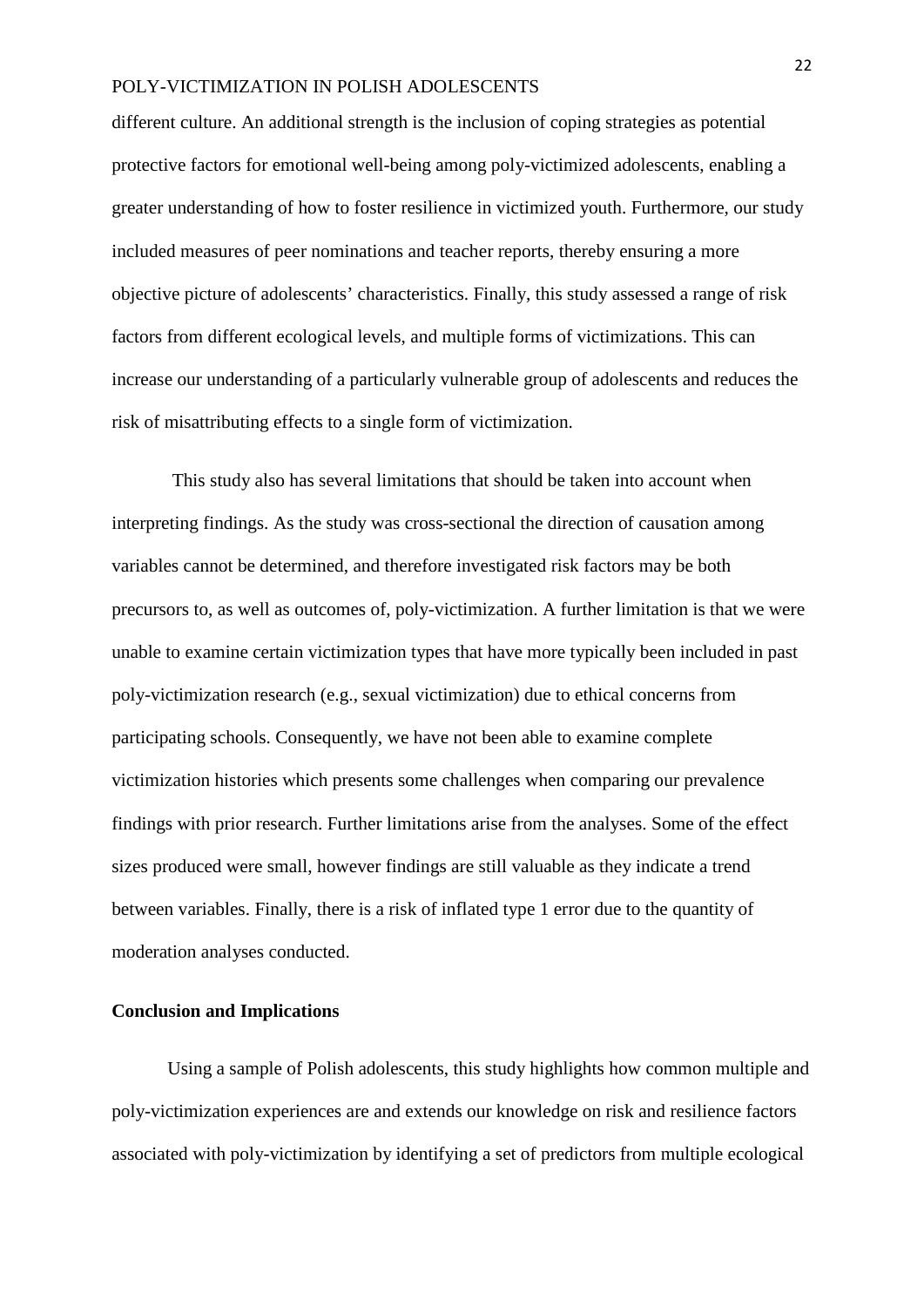levels, and exploring the role of coping resources in mitigating the detrimental impact of victimization.

Findings imply that in order to more accurately identify adolescents at greatest risk there is a need to adopt an ecological perspective and consider factors related to the adolescent themselves, their relationships with family and peers, and school and community factors. Prevention programs should focus on targeting sub-groups who present the identified risk factors, with the hope of reaching vulnerable youth before the onset of polyvictimization. Screening for at-risks youths could be done in schools, through approaches such as teacher reports of behavior and school counsellors reports, from which support and referrals could be provided. Furthermore, findings imply that prevention programs need to not only target children, but also involve families, with the aim of developing improved family relations and practises. Finally, results indicate that training victims in the use of problem-focused coping styles could be beneficial at building resilience to polyvictimization; however more research is needed to determine the protective role of specific coping strategies in relation to different outcomes.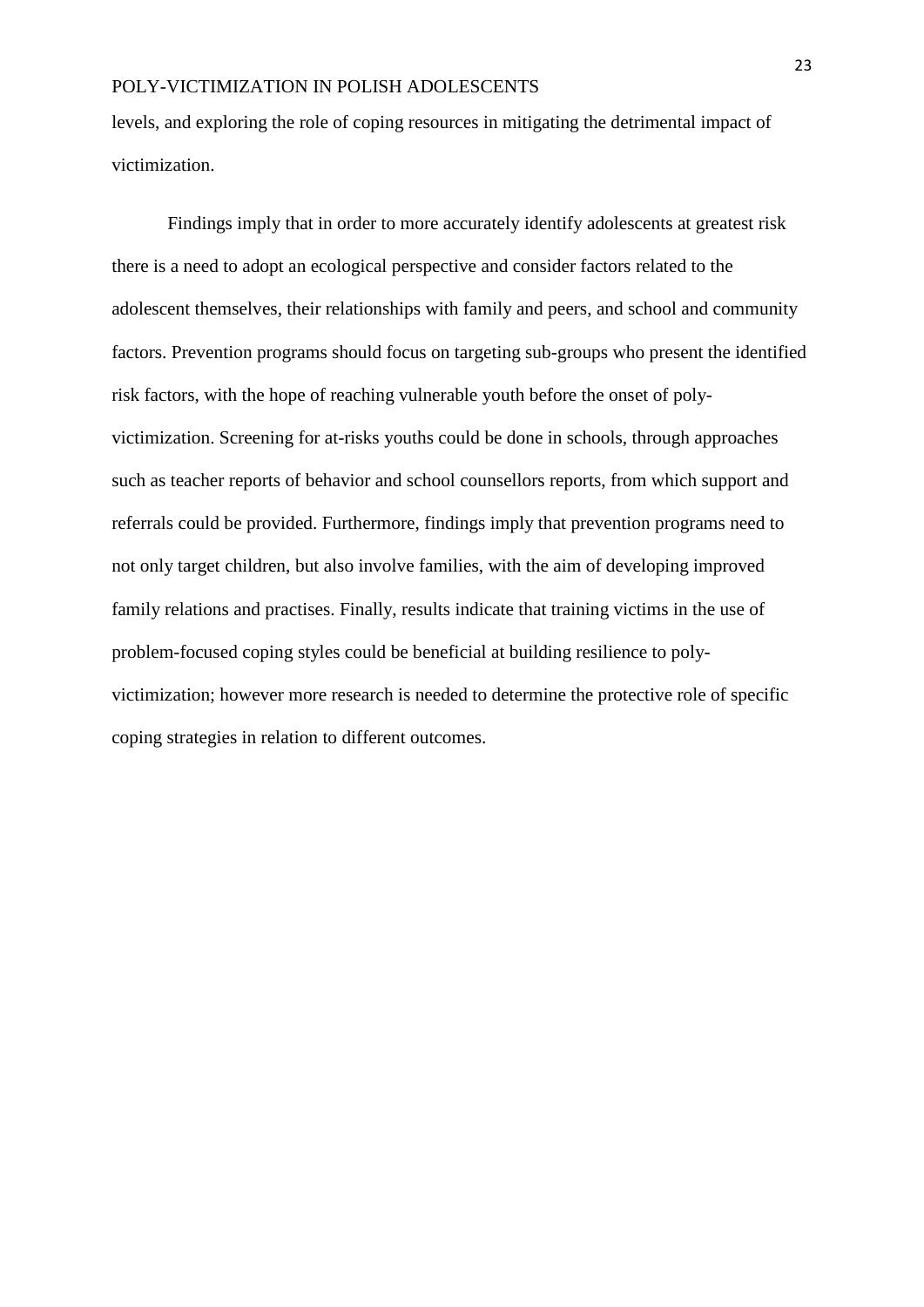### References

- Aiken, L. A., & West, S. G. (1991). *Multiple regression: Testing and interpreting interactions*. Newbury Park, CA: SAGE Publications.
- Alvarez-Lister, M. S., Pereda, N., Abad, J., & Guilera, G. (2014). Polyvictimization and its relationship to symptoms of psychopathology in a southern European sample of adolescent outpatients. *Child Abuse & Neglect*, *38*(4), 747–56. doi:10.1016/j.chiabu.2013.09.005
- Arthur, M. W., Hawkins, J. D., Pollard, J. A., Catalano, R. F., & Baglioni, A. J. (2002). Measuring Risk and Protective Factors for Use, Delinquency, and Other Adolescent Problem Behaviors: The Communities That Care Youth Survey. *Evaluation Review*, *26*(6), 575–601. doi:10.1177/0193841X0202600601
- Bogolyubova, O., Skochilov, R., & Smykalo, L. (2015). Childhood victimization experiences of young adults in St. Petersburg, Russia. *Journal of Interpersonal Violence*, *30*(7), 1153–67. doi:10.1177/0886260514539849
- Carver, C. S., Scheier, M. F., & Weintraub, J. K. (1989). Assessing coping strategies: A theoretically based approach. *Journal of Personality and Social Psychology*, *56*(2), 267– 283. doi:10.1037//0022-3514.56.2.267
- Coie, J. D., & Dodge, K. A. (1983). Continuities and changes in children's social status: A five-year longitudinal study. *Merrill-Palmer Quarterly*, *29*(3), 261–282.
- Craig, W., Harel-Fisch, Y., Fogel-Grinvald, H., Dostaler, S., Hetland, J., Simons-Morton, B., … Pickett, W. (2009). A cross-national profile of bullying and victimization among adolescents in 40 countries. *International Journal of Public Health*, *54 Suppl 2*, 216–24. doi:10.1007/s00038-009-5413-9
- Crick, N. R., & Dodge, K. A. (1994). A review and reformulation of social informationprocessing mechanisms in children's social adjustment. *Psychological Bulletin*, *115*(1), 74–101.
- Cyr, K., Chamberland, C., Clément, M.-È., Lessard, G., Wemmers, J.-A., Collin-Vézina, D., … Damant, D. (2013). Polyvictimization and victimization of children and youth: Results from a populational survey. *Child Abuse & Neglect*, *37*(10), 814–20. doi:10.1016/j.chiabu.2013.03.009
- Dempsey, M., Stacy, O., & Moely, B. (2000). "Approach" and "avoidance" coping and PTSD symptoms in innercity youth. *Current Psychology*, *19*(1), 28–45. doi:10.1007/s12144-000-1002-z
- Dong, F., Cao, F., Cheng, P., Cui, N., & Li, Y. (2013). Prevalence and associated factors of poly-victimization in Chinese adolescents. *Scandinavian Journal of Psychology*, *54*(5), 415–22. doi:10.1111/sjop.12059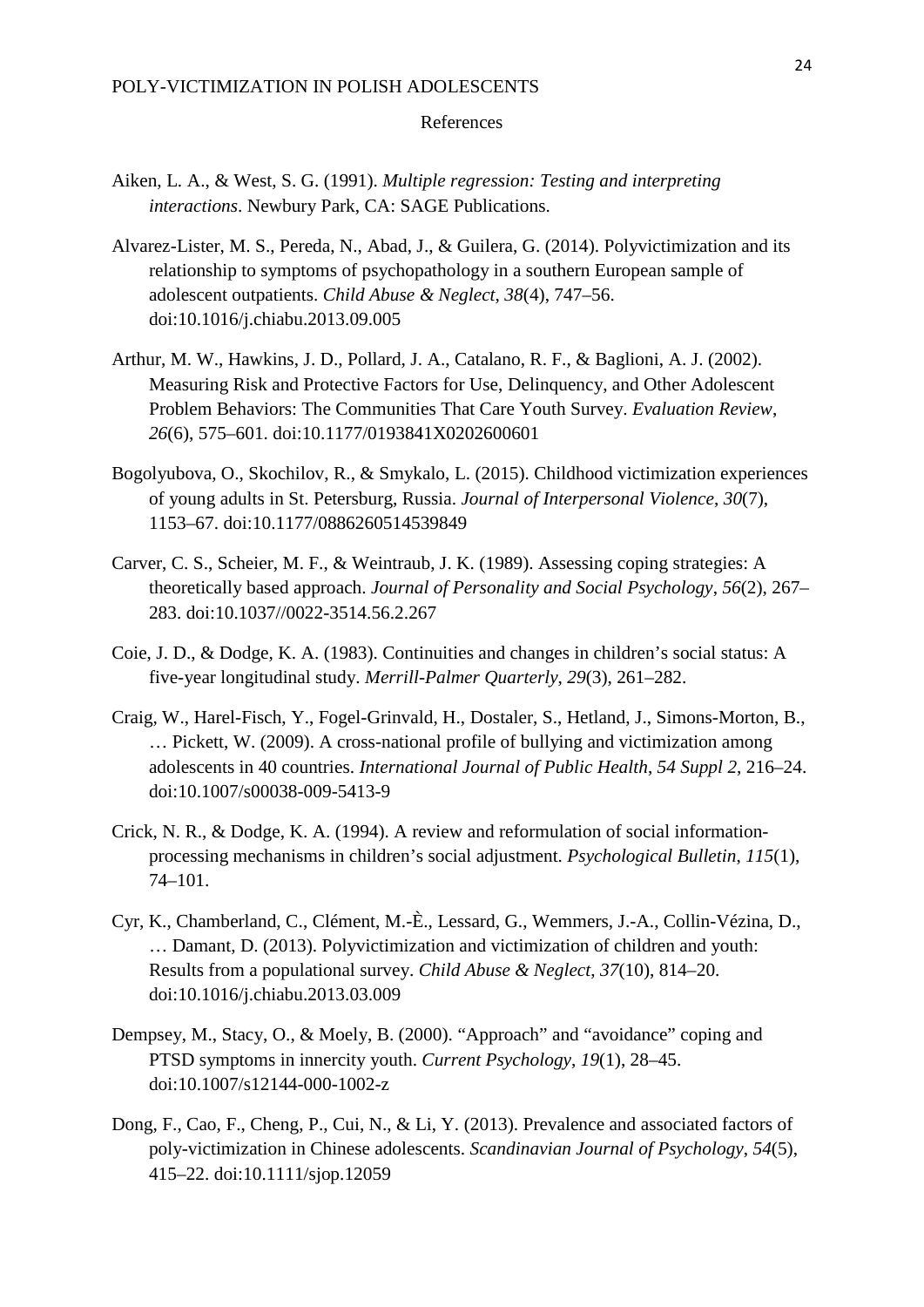- Ebesutani, C., Regan, J., Smith, A., Reise, S., Higa-McMillan, C., & Chorpita, B. F. (2012). The 10-Item Positive and Negative Affect Schedule for Children, Child and Parent Shortened Versions: Application of Item Response Theory for More Efficient Assessment. *Journal of Psychopathology and Behavioral Assessment*, *34*(2), 191–203. doi:10.1007/s10862-011-9273-2
- Ellonen, N., & Salmi, V. (2011). Poly-Victimization as a Life Condition: Correlates of Poly-Victimization among Finnish Children. *Journal of Scandinavian Studies in Criminology and Crime Prevention*, *12*(1), 20–44. doi:10.1080/14043858.2011.561621
- Finkelhor, D. (2008). *Childhood Victimization: Violence, Crime, and Abuse in the Lives of Young People*. New York, NY: Oxford University Press.
- Finkelhor, D., & Asdigian, N. L. (1996). Risk factors for youth victimization: beyond a lifestyles/routine activities theory approach. *Violence and Victims*, *11*(1), 3–19. Retrieved from http://www.ncbi.nlm.nih.gov/pubmed/8870212
- Finkelhor, D., Hamby, S., Turner, H., & Ormrod, R. (2011). *The Juvenile Victimization Questionnaire: 2nd Revision (JVQ-R2)*. Durham, NH: Crimes Against Children Research Center.
- Finkelhor, D., Ormrod, R. K., & Turner, H. A. (2007a). Poly-victimization: A neglected component in child victimization. *Child Abuse & Neglect*, *31*(1), 7–26. Retrieved from http://www.sciencedirect.com/science/article/pii/S0145213406003346
- Finkelhor, D., Ormrod, R. K., & Turner, H. A. (2007b). Re-victimization patterns in a national longitudinal sample of children and youth. *Child Abuse & Neglect*, *31*(5), 479– 502. doi:10.1016/j.chiabu.2006.03.012
- Finkelhor, D., Ormrod, R. K., Turner, H. A., & Hamby, S. L. (2005a). Measuring polyvictimization using the Juvenile Victimization Questionnaire. *Child Abuse & Neglect*, *29*(11), 1297–312. doi:10.1016/j.chiabu.2005.06.005
- Finkelhor, D., Ormrod, R., Turner, H., & Hamby, S. L. (2005b). The victimization of children and youth: a comprehensive, national survey. *Child Maltreatment*, *10*(1), 5–25. doi:10.1177/1077559504271287
- Finkelhor, D., Ormrod, R., Turner, H., & Holt, M. (2009). Pathways to poly-victimization. *Child Maltreatment*, *14*(4), 316–29. doi:10.1177/1077559509347012
- Fitzpatrick, K. M., & Boldizar, J. P. (1993). The Prevalence and Consequences of Exposure to Violence among African-American Youth. *Journal of the American Academy of Child & Adolescent Psychiatry*, *32*(2), 424–430. doi:10.1097/00004583-199303000-00026
- Ford, J. D., Elhai, J. D., Connor, D. F., & Frueh, B. C. (2010). Poly-victimization and risk of posttraumatic, depressive, and substance use disorders and involvement in delinquency in a national sample of adolescents. *The Journal of Adolescent Health : Official*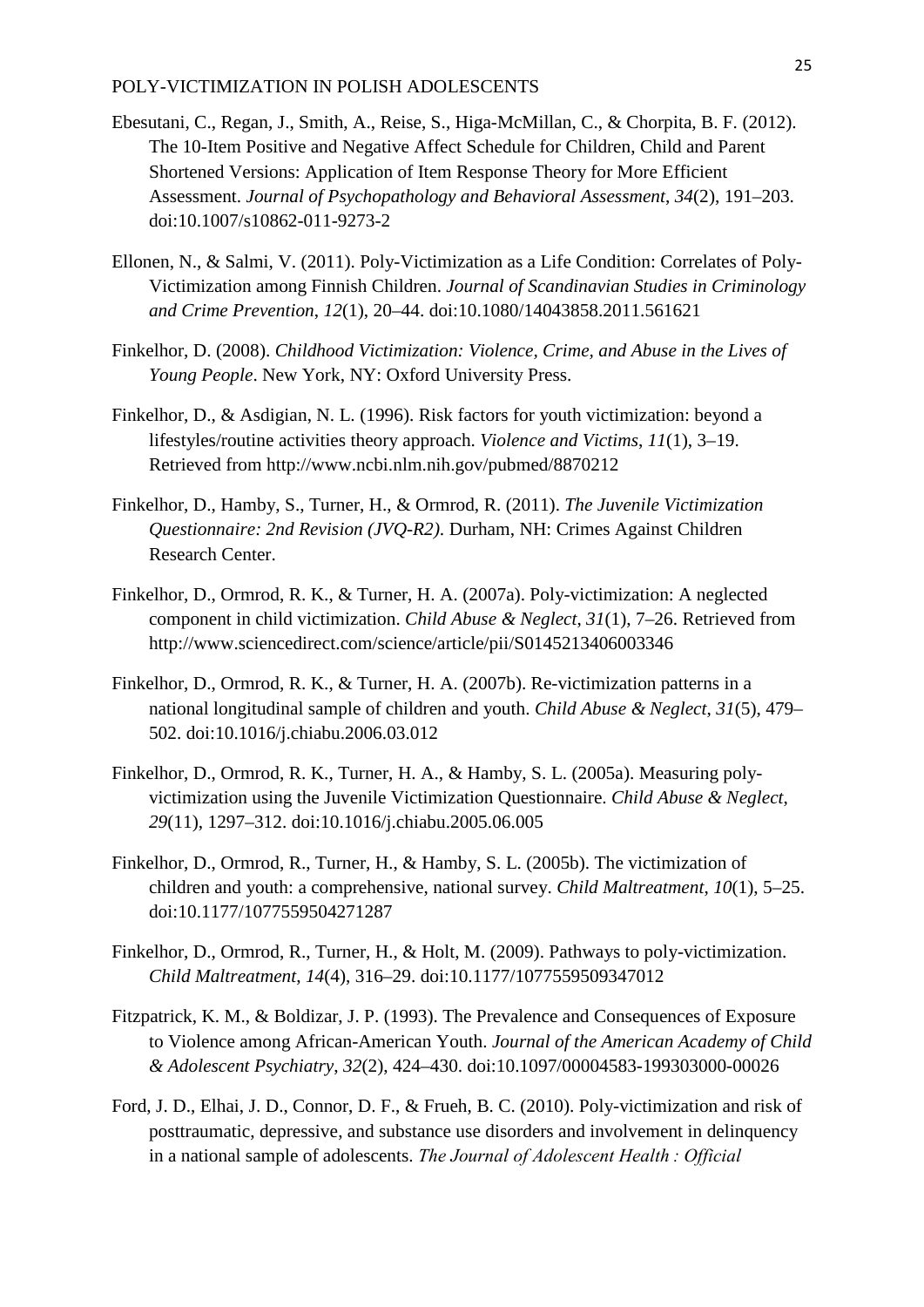*Publication of the Society for Adolescent Medicine*, *46*(6), 545–52. doi:10.1016/j.jadohealth.2009.11.212

- Gilbert, R., Widom, C. S., Browne, K., Fergusson, D., Webb, E., & Janson, S. (2009). Burden and consequences of child maltreatment in high-income countries. *Lancet*, *373*(9657), 68–81. doi:10.1016/S0140-6736(08)61706-7
- Guerra, C., Ocaranza, C., & Weinberger, K. (2016). Searching for Social Support Moderates the Relationship Between Polyvictimization and Externalizing Symptoms: A Brief Report. *Journal of Interpersonal Violence*, 0886260516642293. doi:10.1177/0886260516642293
- Guerra, C., Pereda, N., Guilera, G., & Abad, J. (2016). Internalizing symptoms and polyvictimization in a clinical sample of adolescents: The roles of social support and non-productive coping strategies. *Child Abuse & Neglect*, *54*, 57–65. doi:10.1016/j.chiabu.2016.03.004
- Hampel, P., Manhal, S., & Hayer, T. (2008). Direct and Relational Bullying among Children and Adolescents: Coping and Psychological Adjustment. *School Psychology International*, *30*(5), 474–490. Retrieved from http://eric.ed.gov/?id=EJ858843
- Hayes, A. F. (2013). *An introduction to mediation, moderation, and conditional process analysis.* New York: Guilford Press.
- Herrenkohl, T. I., Hill, K. G., Chung, I.-J., Guo, J., Abbott, R. D., & Hawkins, J. D. (2003). Protective Factors against Serious Violent Behavior in Adolescence: A Prospective Study of Aggressive Children. *Social Work Research*, *27*(3), 179–91. Retrieved from http://eric.ed.gov/?id=EJ674362
- Hightower, A. D., Work, W. C., Cowen, E. L., Lotyczewski, B. S., Spinell, A. P., Guare, J. C., & Rohrbeck, C. A. (1986). The Teacher–Child Rating Scale: A brief objective measure of elementary children's school problem behaviors and competencies. *School Psychology Review*, *15*(3), 393–409.
- Hodges, E. V. E., Malone, M. J., & Perry, D. G. (1997). Individual risk and social risk as interacting determinants of victimization in the peer group. *Developmental Psychology*, *33*(6), 1032–1039.
- Kochenderfer-Ladd, B., & Skinner, K. (2002). Children's coping strategies: Moderators of the effects of peer victimization? *Developmental Psychology*, *38*(2), 267–278. doi:10.1037/0012-1649.38.2.267
- Komendant-Brodowska, A., Giza-Poleszczuk, A., & Baczko-Dombi, A. (2011). *Przemoc w szkole. Raport z badań. Lipiec, 2011. Kto następny? Cztynniki ryzyka bycia ofiarą w szkole. [Violence in School. Research Raport. July, 2011. Who's next? Risk factors for being a victim of school violence.]*. Warszawa.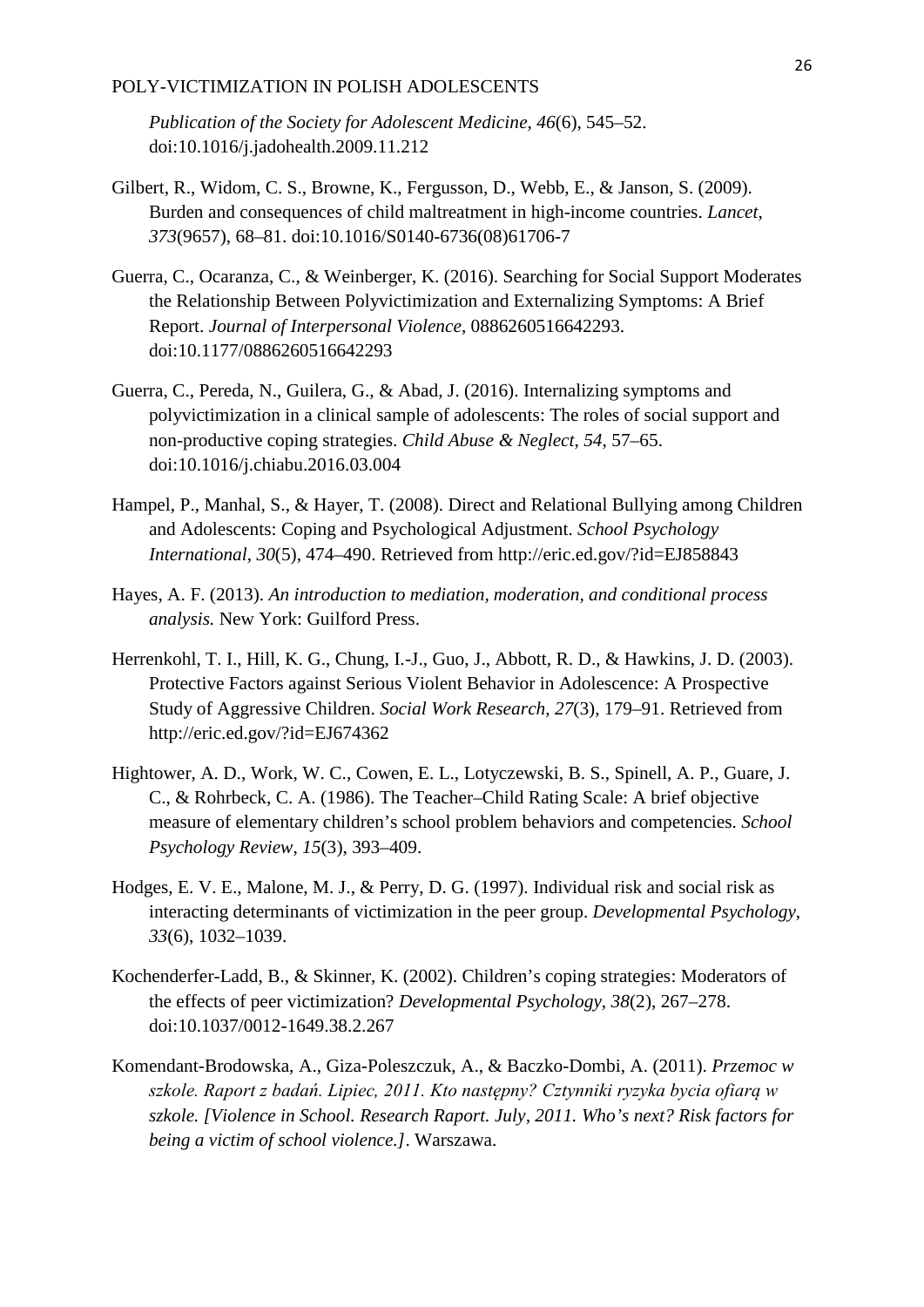- Lauritsen, J. L. (2003). *How families and communities influence youth victimization*. *Juvenile Justice Bulletin*. Retrieved from http://www.icpsr.umich.edu/icpsrweb/ICPSR/biblio/resources/105611?paging.startRow =1&collection=DATA&author%5B0%5D=Lauritsen%2C+Janet+L.
- Lazarus, R. S., & Folkman, S. (1984). *Stress, appraisal, and coping*. New York, NY: Springer.
- Lila, M., Herrero, J., & Gracia, E. (2008). Multiple victimization of Spanish adolescents: a multilevel analysis. *Adolescence*, *43*(170), 333–50. Retrieved from http://www.ncbi.nlm.nih.gov/pubmed/18689105
- Machmutow, K., Perren, S., Sticca, F., & Alsaker, F. D. (2012). Peer victimisation and depressive symptoms: can specific coping strategies buffer the negative impact of cybervictimisation? *Emotional and Behavioural Difficulties*, *17*(3-4), 403–420. doi:10.1080/13632752.2012.704310
- Mendez, J. J., Bauman, S., Sulkowski, M. L., Davis, S., & Nixon, C. (2016). Raciallyfocused peer victimization: Prevalence, psychosocial impacts, and the influence of coping strategies. *Psychology of Violence*, *6*(1), 103–111. doi:dx.doi.org/10.1037/a0038161
- Na, H., Dancy, B. L., & Park, C. (2015). College student engaging in cyberbullying victimization: cognitive appraisals, coping strategies, and psychological adjustments. *Archives of Psychiatric Nursing*, *29*(3), 155–61. doi:10.1016/j.apnu.2015.01.008
- Nurius, P. S., Russell, P. L., Herting, J. R., Hooven, C., & Thompson, E. A. (2009). Risk and Protective Profiles Among Never Exposed, Single Form, and Multiple Form Violence Exposed Youth. *Journal of Child & Adolescent Trauma*, *2*(2), 106–123. doi:10.1080/19361520902880798
- Olweus, D. (1978). *Aggression in the schools: Bullies and whipping boys.* Washington, DC: Hemisphere Publishing Corp.
- Österman, K., Björkqvist, K., Lagerspetz, K. M. J., Kaukiainen, A., Huesmann, L. R., & Fraczek, A. (1994). Peer and Self-Estimated Aggression and Victimization in 8-Year-Old Children From Five Ethnic Groups. *Aggressive Behavior*, *20*(6), 411–428. doi:10.1002/1098-2337(1994)20:6<411::AID-AB2480200602>3.0.CO;2-4
- Pereda, N., Guilera, G., & Abad, J. (2014). Victimization and polyvictimization of Spanish children and youth: results from a community sample. *Child Abuse & Neglect*, *38*(4), 640–9. doi:10.1016/j.chiabu.2014.01.019
- Romano, E., Bell, T., & Billette, J.-M. (2011). Prevalence and correlates of multiple victimization in a nation-wide adolescent sample. *Child Abuse & Neglect*, *35*(7), 468– 479. Retrieved from http://www.sciencedirect.com/science/article/pii/S014521341100144X